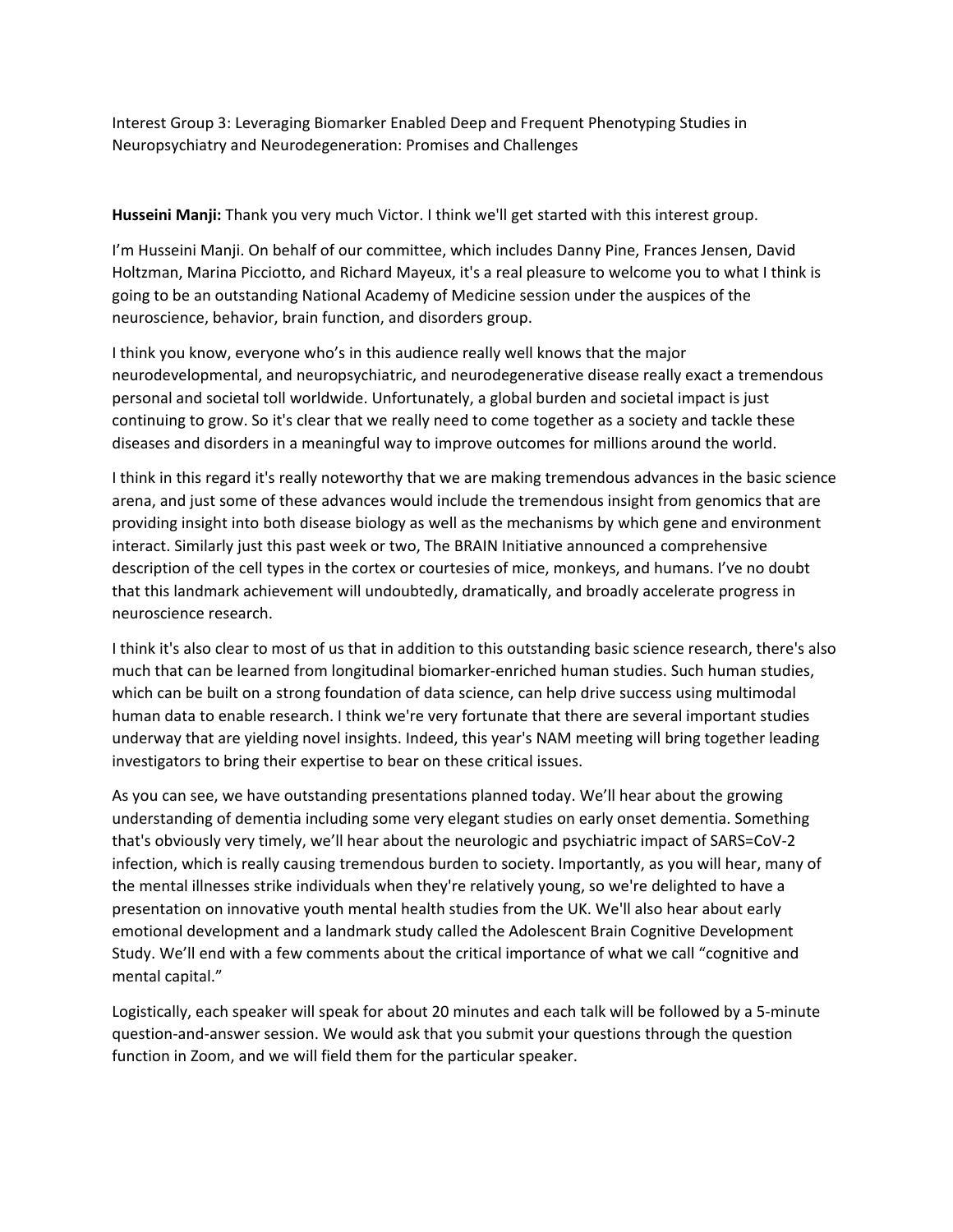Now it's a great pleasure to hand it over to my colleague, David Holtzman, to introduce the first session. David?

## **David Holtzman:** Thanks very much, Husseini.

Our first speaker is Randy Bateman. Randy is the Charles F. and Joanne Knight Distinguished Professor of Neurology at Washington University in St Louis. He's a member of the National Academy of Medicine.

Randy has developed pioneering approaches to measure the synthesis and clearance of central nervous system proteins in humans. These approaches have led to new discoveries of the mechanisms underlying the buildup of proteins in the brain, such as amyloid beta, and more recently to the development of the first clinically available blood test for brain amyloidosis. He also leads an innovative and game‐changing program in which he and colleagues worldwide are performing primary and secondary prevention trials in individuals with autosomal-dominant Alzheimer's disease. This initiative promises to hopefully develop some of the first treatments that delay and prevent the development of cognitive decline due to Alzheimer's disease. Randy, we look forward to your presentation.

**Randall Bateman:** Thank you, David. Thank you, Husseini. I'm going to show an overview of Alzheimer's disease and dementia and try to highlight a few parts of recent development in our field.

Shown here in this next slide are my disclosures. I'm going to particularly cover a lot of research that's been supported by the National Institutes of Health and supported by our pharmaceutical partners as well as philanthropic groups, and also talk about the recent development of blood tests that have now been commercialized by C2N Diagnostics, a company that I helped co-found.

To start with the basics about what is the difference between dementia in general and Alzheimer's disease, dementia is any impairment in cognitive thinking or performance that impairs function; Alzheimer's disease is one kind of dementia, and it's defined by the presence of plaques and tangles in the brain.

Many people will develop amyloid plaques as they get to their later years in their 60s, 70s, and 80s, and when those plaques are associated with tau tangles, it's typically associated with the dementia of Alzheimer's disease. The dementia of Alzheimer's disease typically starts with a short‐term memory impairment and then progresses to other cognitive decline, eventually affecting most central nervous system functions, including those needed for life. The challenge of Alzheimer's disease is enormous. There are millions of people affected by this disease. They and their family members suffer as the disease progresses over time, eventually leading to death.

Alzheimer's disease is defined by these pathological features of amyloid plaques and tangles and has a common pathophysiology amongst its different forms but may have different pathogenic causes. Some of these causes are known in rare cases, such as mutations in PSEN1 or PSEN1 or amyloid precursor protein. Also, there are risk factors including the genetic risk factor of ApoE4 alleles and environmental risk factors. And Alzheimer's disease is a relatively unique disease that exists in humans, unlike other diseases that are not animal models that recapitulate the entire Alzheimer's disease process.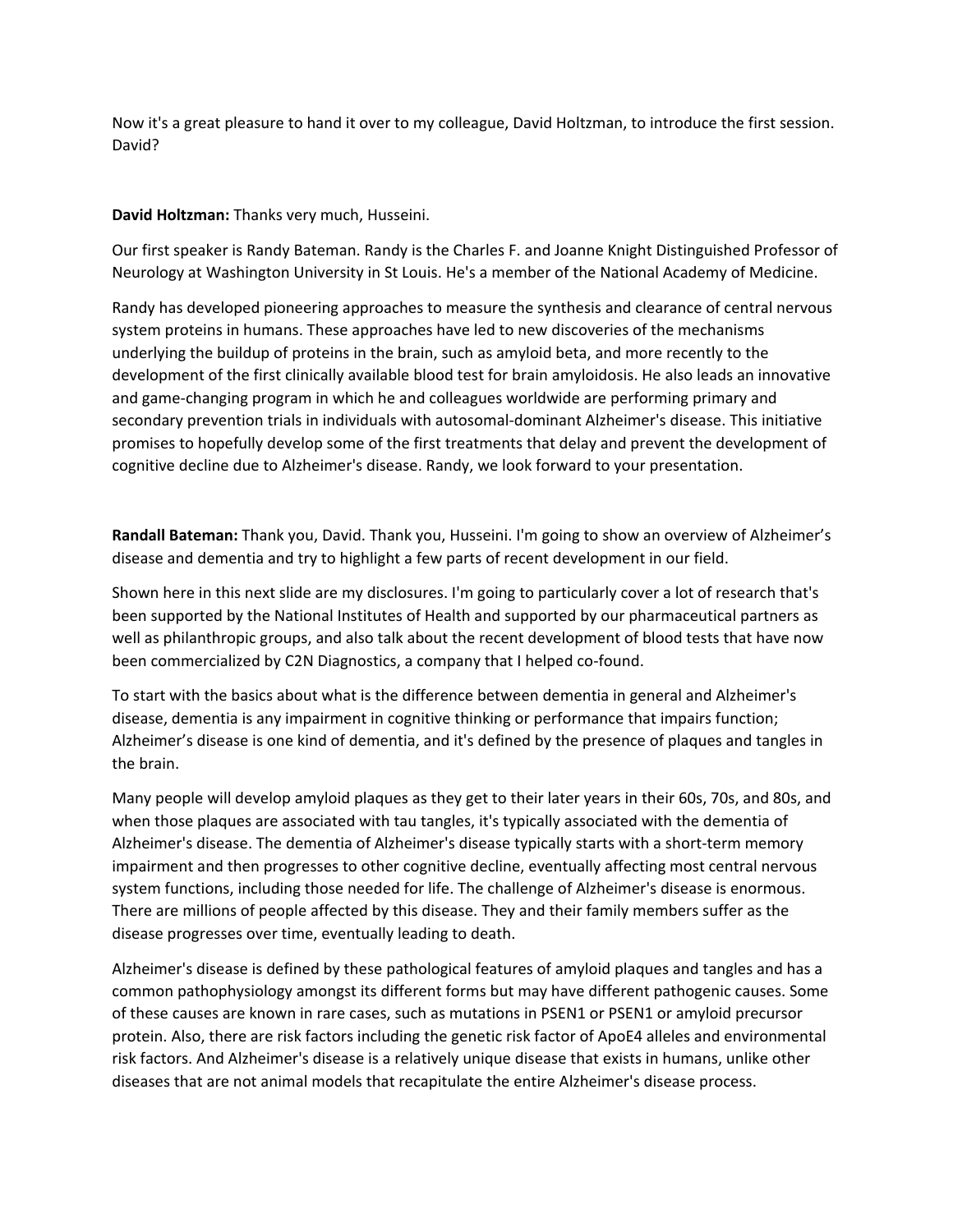Shown here is a photomicrograph of an amyloid plaque. You can see here where the dystrophic neurites within the plaque and a tau tangle within a neuron in the brain. This was the first biomarker per se of Alzheimer's disease and is what we use to define the disease today.

Now we can track these pathological changes with imaging studies in life. Shown here in the ticker is the number of years before first‐symptom onset in individuals who will get the disease. You can see the amyloid plaques depositing throughout the cortex and subcortical regions in the brain, followed by hypermetabolism in the brain, shown here by an FDG pet scan, and cortical atrophy before symptom onset at zero.

These units are in years, and so you can see that the Alzheimer's disease process is quite long. It really begins about 15 to 20 years before first-symptom onset with the growth of amyloid plaques, followed by changes in metabolism, cortical atrophy, and other biochemical changes. By the time the first onset of symptoms occurs at zero, people have already had 20 years of progress in the disease process before the symptomatic phase continues in the next 10 years.

Shown in this graph is the measurement of these changes and how they occur. As I highlighted, the symptomatic phase of the disease really is about the last third of a disease process that starts 20 years before symptom onset. We tracked these changes, including now the changes in tau pathology by tau PET, and have noted that the tau pathology really increases in the symptomatic phase—and so we call this the tangle‐predominant phase—while the amyloid plaques predominantly increase in the asymptomatic phase in the 15 to 20 years before first‐symptom onset.

The period before this is prepathology, before there's pathological changes that can be detected in the brain, but there are biochemical changes that may be occurring even before then. When we think about clinical trials, we think about the clinical stage of disease in terms of the symptomatic or asymptomatic phases. In the asymptomatic phase, we break these down by secondary prevention, when pathologies are already present, and primary prevention, before pathology begins.

In terms of biomarkers and our ability to track the disease in life, why would we perform tests for Alzheimer's disease? Why develop more biomarkers on the pathology? There are two main reasons. One is research based and the other is clinically based.

In the clinic today, the cause of cognitive impairment in most older adults is often unclear or multifactorial, and diagnostic accuracy in the clinic is not so good. We estimate that about 50% of diagnoses, either incorrectly diagnosed as Alzheimer's disease when it's not or not being diagnosed with Alzheimer's disease when it is, is only about 50% accurate in primary care settings while in specialty centers it only gets upwards of 70% or so.

Currently, very few people who have symptoms of cognitive decline and dementia undergo specific tests for Alzheimer's disease pathology. Instead what we do is we screen for other causes of the disease, and we take a wait-and-see approach so that we monitor people until we're clinically more confident that they have Alzheimer's disease and then treat them with the drugs that are approved for use.

Patients and families oftentimes want to have high certainty of what the disease is and what's causing the cognitive decline in their family members. There are available the use of PET scans, both amyloid and now tau PET scans, and CSF biomarkers, which can detect the pathology in the clinic.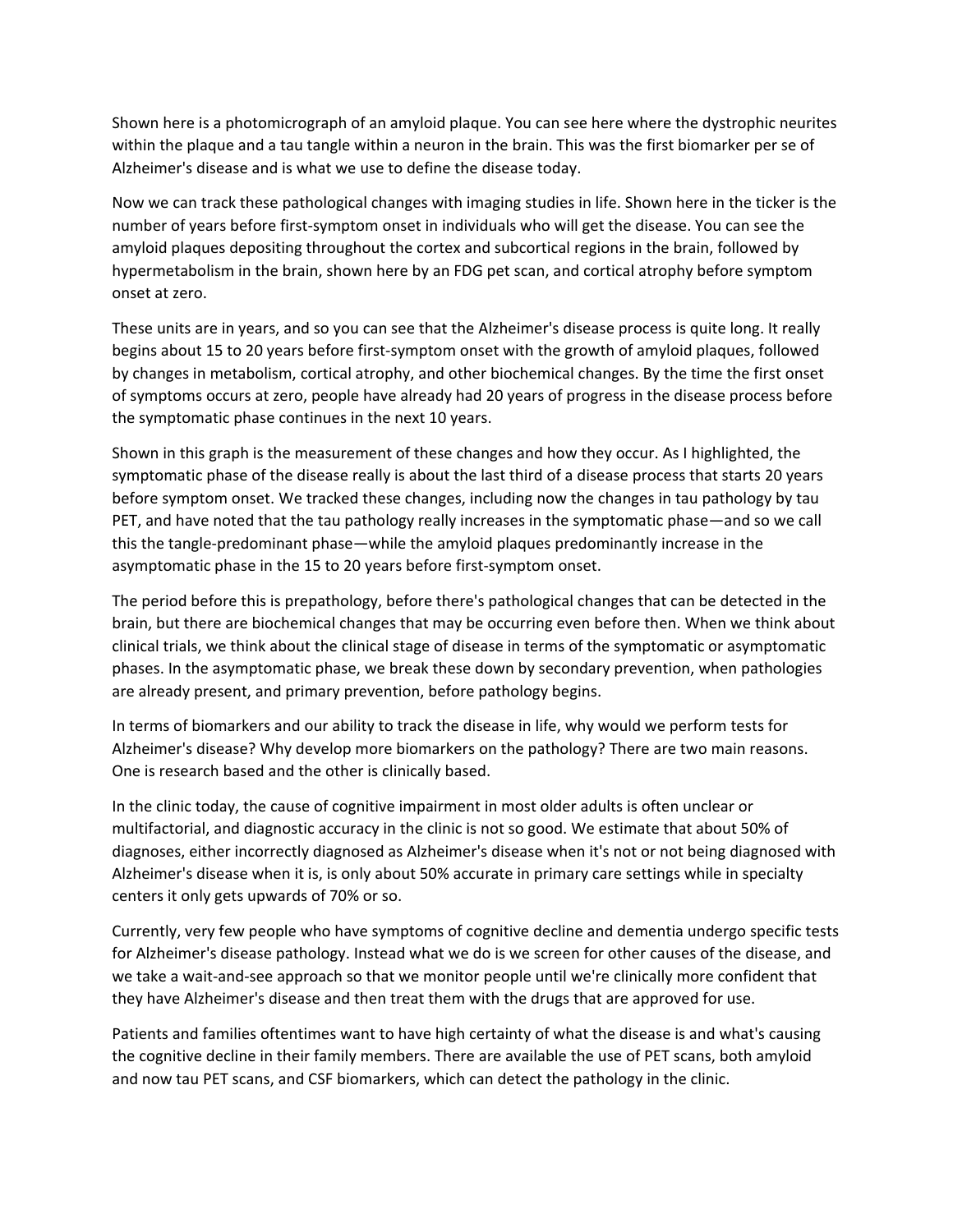The history of diagnostic development in Alzheimer's disease is long and accelerating. As I mentioned, we have now identified the pathological proteins of amyloid, beta, and tau and the pathologies, and based on mutations that were discovered we further developed models that were used to develop other biomarkers, including the PET scans, amyloid and tau PET scans. Most recently over the past few years, blood‐based biomarkers have been discovered and described that allow us to track the pathologies of Alzheimer's disease in the blood with a simple blood test.

This blood test, which was first described in 2017, being accurate and specific for amyloid plaques can detect amyloid plaques much in the same way that our cerebrospinal fluid biomarkers do. The amyloid beta 42‐to‐40 ratio decreases in individuals who have amyloid plaques in the brain as detected by PET scan or CSF and has a very high concordance with the blood test. This blood test is now offered in the clinic in the US, since October of 2020.

The performance of the test is good. Shown here is its relative accuracy across three different studies in Australia, Sweden, and the US in multicenter studies showing that the cutoff is similar across these studies When using this cutoff, we have area under the curve of the receiver operating characterization of 0.87 to 0.83 using just the ratio. Or, by adding genetic factors such as ApoE4 to the estimate, that that increases it a few points from point 0.87 to 0.93.

This is quite important, and so as we've gone on to study these amyloid beta 42‐to‐40 ratios in the blood, we've looked at people who've been followed longitudinally. In this study, Suzanne Schindler led the analysis to look at people who had amyloid PET scans at baseline and how they change over time. What you can see here is that in those who are amyloid PET–negative or amyloid PET–positive, the cutoff largely distinguishes these two groups. But what was interesting is there's a group of people who at baseline are abnormal on the blood tests but still negative by PET scan, and so we call these people amyloid PET converters if they become PET positive or amyloid PET nonconverters if they stay negative. What's fascinating is that the amyloid beta 42-to-40 ratio in blood is predictive of who will become PET positive later, on average by 5 years later. So it indicates that, similar to CSF, blood amyloid beta 40‐to‐ 40 levels may be predictive of who will get amyloid plaques.

These assays are challenging to do, and the field has been searching for them for several decades. It's only recently that high‐precision, high‐accuracy measures have come about. It's important to distinguish these assays from each other in terms of their ability to detect amyloid plaques. General recent studies have shown that the mass spectrometry–based essays have a level of performance typically above that of the immunoassays.

Alzheimer's disease, as I mentioned, is caused by two pathologies, amyloid plaques and tau tangles. Tau tangles have been a more recent development in biomarkers. Shown here in the study of people who carry mutations where we estimate their age of onset similar to the imaging that we reviewed before, we can track the relative years before symptom onset, the changes in these biomarkers. What we found was that some of the first changes that occur shortly after the amyloid plaque deposition seems to begin is that tau that becomes phosphorylated at specific sites, in this case to 217 and 181, increase almost 20 years before symptom onset. This is subsequently followed by increases in 205 and total tau, and finally at symptom onset the tau tangles begin to appear in the brain by PET scan.

This indicates several things. One is that there is a cascade of events that occur in tau that lead up to symptom onset and that we may be able to stage where someone is at and even predict when they may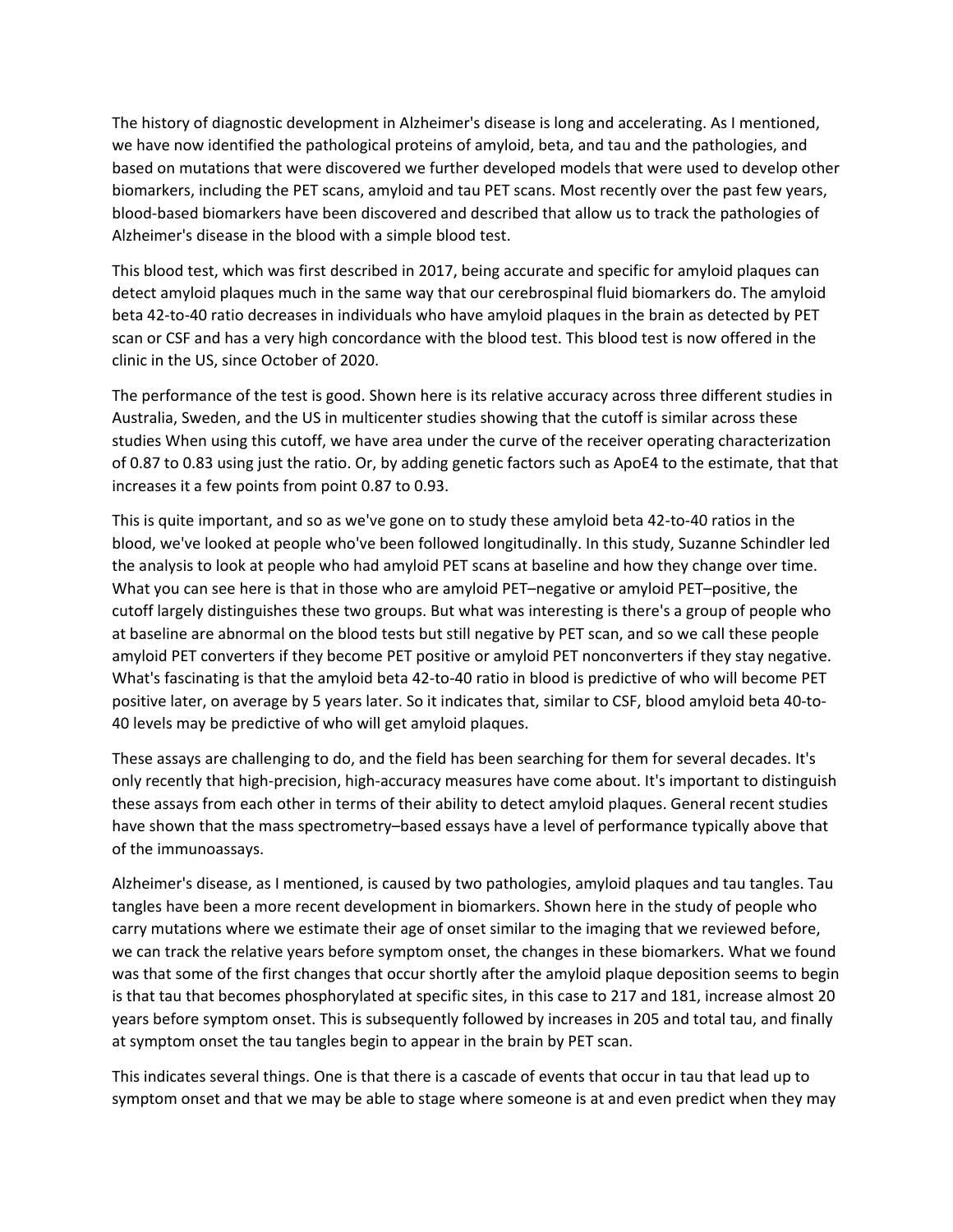have their symptom onset in Alzheimer's disease. This is critically important in the design of prevention trials.

Shown here are some data using some of these same isoforms in blood, compared to the prior slide where I was showing CSF data. What you can see is that in blood, p-tau217 and to a lesser extent 181 has a very good performance for detecting Alzheimer's disease pathology similar to cerebrospinal fluid. There are many groups in the field now analyzing the data for these, and these biomarkers are very promising.

A part of the protein that we hadn't previously studied is the C‐terminal half, and that's the microtubule binding region shown here by these repeat domains. This is the part of the protein that deposits in tau tangles. When it was discovered in cerebrospinal fluid, we analyzed the different species here across this into MTBR region and found that some specific regions are highly correlated to the amount of tau PET pathology indifference to the amyloid plaque pathology that we could detect by the other biomarkers. Showing this allows us now, potentially, to be able to track tau tangle pathology in the brain using biochemical measures in fluid.

What is the utility of this in our development of clinical trials and our efforts to try to prevent and treat the disease? The utility of blood biomarkers is enormous. One of our greatest challenges in Alzheimer's disease is our ability to test different treatments quickly enough. The average clinical trial in Alzheimer's disease takes 3 to 5 years; A prevention trial takes 7 to 10 years. That time adds up to enormous expense in our tests of these drugs at their doses and therapeutics.

Shown here is a simulation of a prevention trial using the metrics of the current biomarkers that we have and estimating how much time and how much funds could be saved. And shown in this study, you can see that the amount of time, which is perhaps the single greatest factor in our ability to have more shots on goal, is decreased dramatically if we use blood tests for screening as opposed to CSF or amyloid PET. In addition to that, the funds taken for these trials is substantially lower but in reality it's this time that's essential for clinical trial testing of new therapeutics in Alzheimer's disease.

In terms of Alzheimer's disease modifying trials and prevention, we're in a new era in Alzheimer's disease. Things have dramatically changed just in the past year or two in terms of our ability to treat and target the disease and what we understand about these treatments and how it impacts the ability to treat the disease.

Throughout history Alzheimer's disease and dementia have been known, even though it may not have been called Alzheimer's disease until after Dr Alzheimer described it initially in 1906. Some mutations led to the discovery that these mutations can cause early onset Alzheimer's disease in families, and that's inherited in an autosomal‐dominant fashion. Those mutations were really the first pathogenic cause of Alzheimer's disease discovered. In 2000s, the development of drug, based on these mutations in animal models were developed, including active vaccinations and later passive immunizations, where targets to amyloid beta were made by these antibodies. Subsequent discoveries along the way led to the ability to launch prevention trials, and as these clinical trials developed the field became more knowledgeable about the stages of disease that could be treated by removing amyloid beta, as well as the kinds of treatments that are needed. As this has progressed, prevention trials have launched with the understanding that to have the largest impact we may need to go even earlier, before the first symptom onset.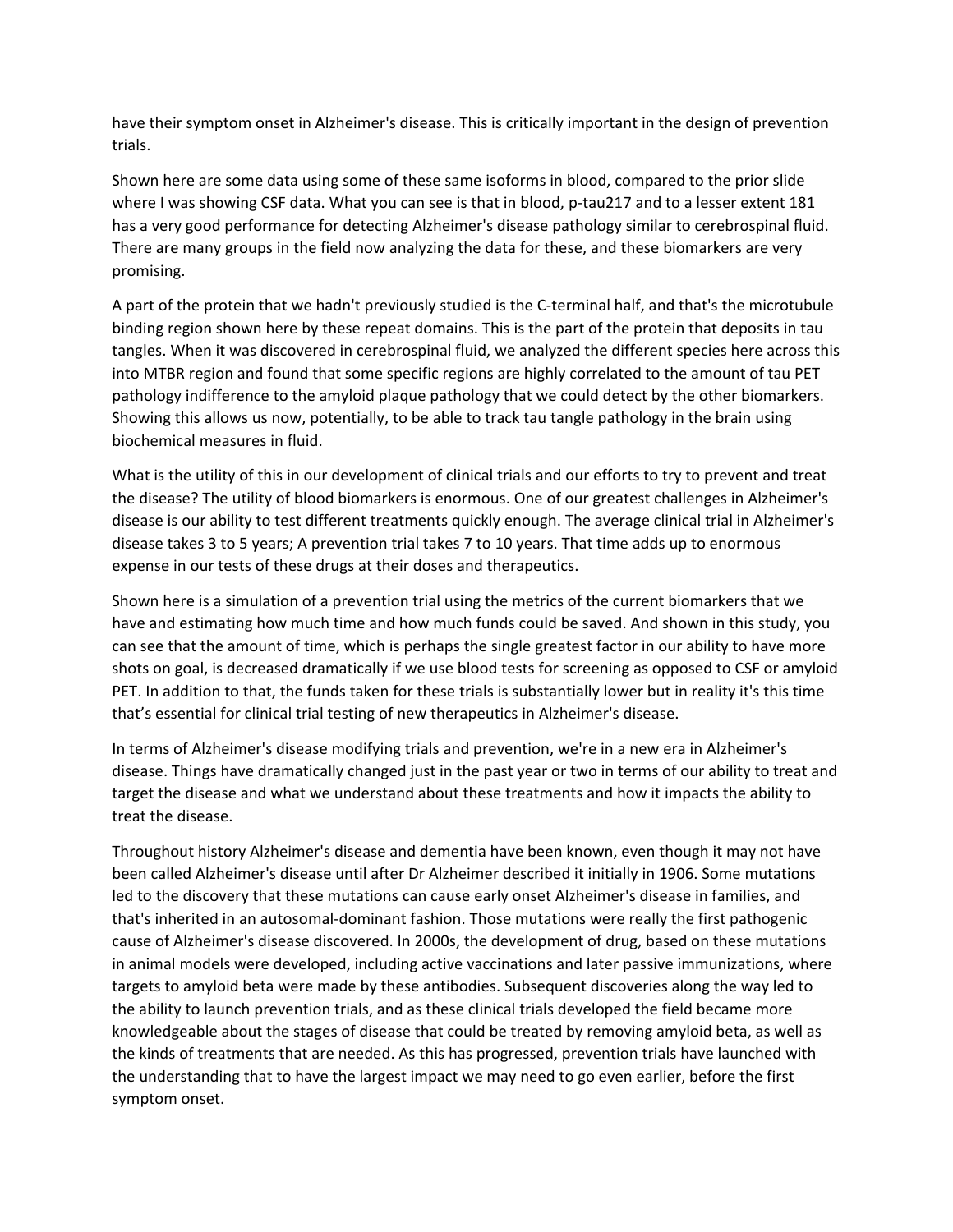These prevention trials were initially launched in the DIAN‐TU trials in 2012 and sporadic trials shortly thereafter, and now many prevention trials are underway, including tau drug trials, combination, and primary prevention trials before the pathology is established.

There are challenges in disease modification. These challenges include our ability to find the right stage of disease. This is why we're moving into prevention trials. Are we too late for current clinical trials to have a large impact? Is the drug being given having too little effect? Recent developments have discovered that our dosing was insufficient in prior trials, and higher dosing was able to have a larger effect in completely removing amyloid plaques out of the brain.

There's always the question of, which is the best target to try to treat the disease? The DIAN‐TU platform was built to treat a very rare form of the disease, autosomal dominant Alzheimer's disease. To account for the relatively uncertain nature of drug development, a platform was launched where we test a variety of targets and drugs over time and in parallel, increasing the amount of samples and data over time, which increases the platform's power to determine a drug effect. We launched these studies at the end of 2012 with two drugs, monoclonal antibodies targeting amyloid beta, and subsequently launched a beta secretase inhibitor. We are now in the cognitive run-in period and are preparing to launch the first tau drug arms, including with potential combination treatment with amyloid drugs. The primary prevention trial is also and in its run‐in period, and it's preparing to launch soon.

In the first two drug arms, we randomize people with the mutations amongst the treatment arms as well as placebo. Noncarriers were also included in the study and assigned to placebo.

In this study, which concluded in 2019, what we found was that gantenerumab, a monoclonal antibody that targets amyloid plaques, removed large amounts of amyloid plaques during the trial. Partway through this trial, we discovered that we needed to increase the dose of this, and so approximately year 2 the dose was increased. What we found was that there were larger effects in amyloid removal as well as downstream biological effects in tau, phosphorylated tau, and even a slowing in a neurodegenerative biomarker, neurofilament light chain.

This indicated to us that the biological effects of these drugs are really quite profound and have the potential to have cognitive and clinical impact. Recent findings across the field in sporadic Alzheimer's disease studies have now shown, in phase 2 studies as well as one phase 3 study, a slowing of about 20% to 30% of clinical and cognitive decline in this class of drugs that removes amyloid plaques by monoclonal antibodies, which target those. There are side effects, including amyloid‐related side effects of removing this, including edema and hemorrhage that is being tracked needs to be managed; but based on this information the FDA granted accelerated approval to one of these drugs, aducanumab, for the removal of amyloid plaques. Others are following in suit for their reviews.

With that, I'll end. I'd like to thank the many people that made all of this research possible, including the folks in my lab shown here, the Dominantly Inherited Alzheimer's Network shown here with its associated centers, and DIAN‐TU with its many partners that make that global platform trial possible as well as the people who help run it Thank you.

**Richard Mayeux:** Thank you, David. My name is Richard Mayeux, and I'm going to help field the questions for David. We have a question already?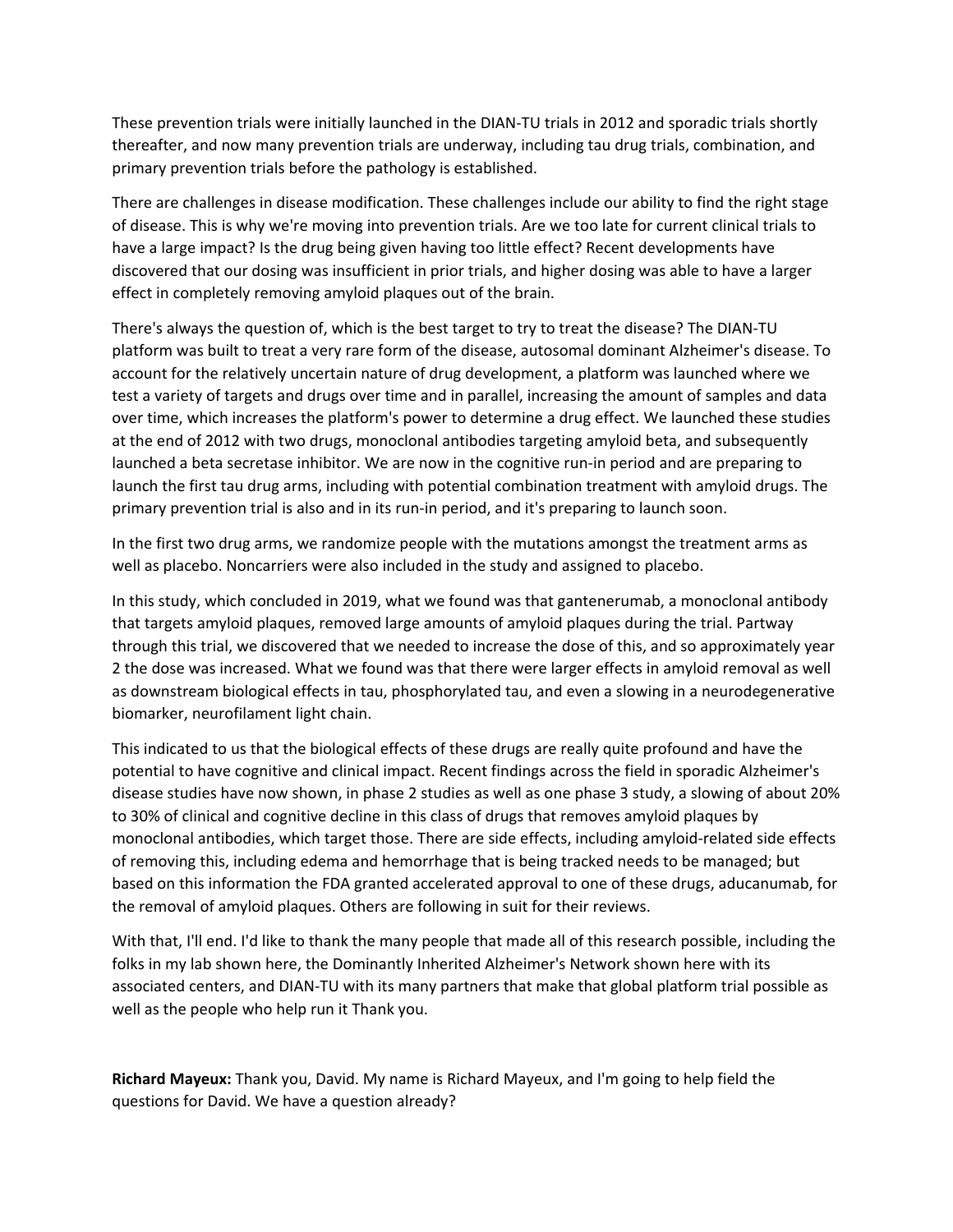**David Holtzman:** For Randy, Richard, this is for Randy.

**Richard Mayeux:** I'm sorry for Randy. I think because David sort of answered the question, but I'll give it to you anyway, Randy.

Are amyloid beta and tau biomarkers just for diagnosis and prognosis? What do we know about causal pathways and targets?

**Randall Bateman:** In fact these biomarkers have been used mostly for understanding the disease process, the kinds of changes that occur, how they're associated with progression, and as well as mechanisms of disease. That's been the predominant use of amyloid and tau biomarkers over the past 20 years.

It's only recently that we've been talking about using these for diagnosis and potentially one day, prognosis, when there's something to treat with in terms of prevention. For example, the realization that amyloid plaques begin to accumulate 20 years before symptom onset, growth throughout that time period before they largely start stabilizing—the symptomatic phase—and that the tau tangles really take off in that period has led us to understand the disease process in a much greater detail than we could before only based on clinical pathologic studies.

**Richard Mayeux:** There's another question about whether the plasma‐based biomarkers can be an addition to the prediction of subsequent disease in cohorts, you know, the epidemiological type cohorts.

**Randall Bateman:** Yes. There are actually a large number of studies now that are pulling out of their freezers, samples that have been taken over the past 10, 20,40 years, and taking a look at those blood samples, measuring them at different times when they were taken, in the nested design study, when those blood samples were taken relative to that person's monitoring over time, and using that to try to estimate what kind of risk factors is having an abnormal blood test for developing things like cognitive impairment and dementia.

A lot of these large longitudinal studies that have led samples can help answer some of these questions that would normally take us decades to collect over time to help address.

**Richard Mayeux:** Someone asked if you could comment on the potential use of focused ultrasound for clearance of amyloid alone or in combination with monoclonal antibodies.

**Randall Bateman:** There is research in this area; there are some groups that are looking at ways to go across the blood‐brain barrier. One of the challenges in treating any brain disease and Alzheimer's, in particular, with its plaques and tangles being inside the central nervous system, is administering the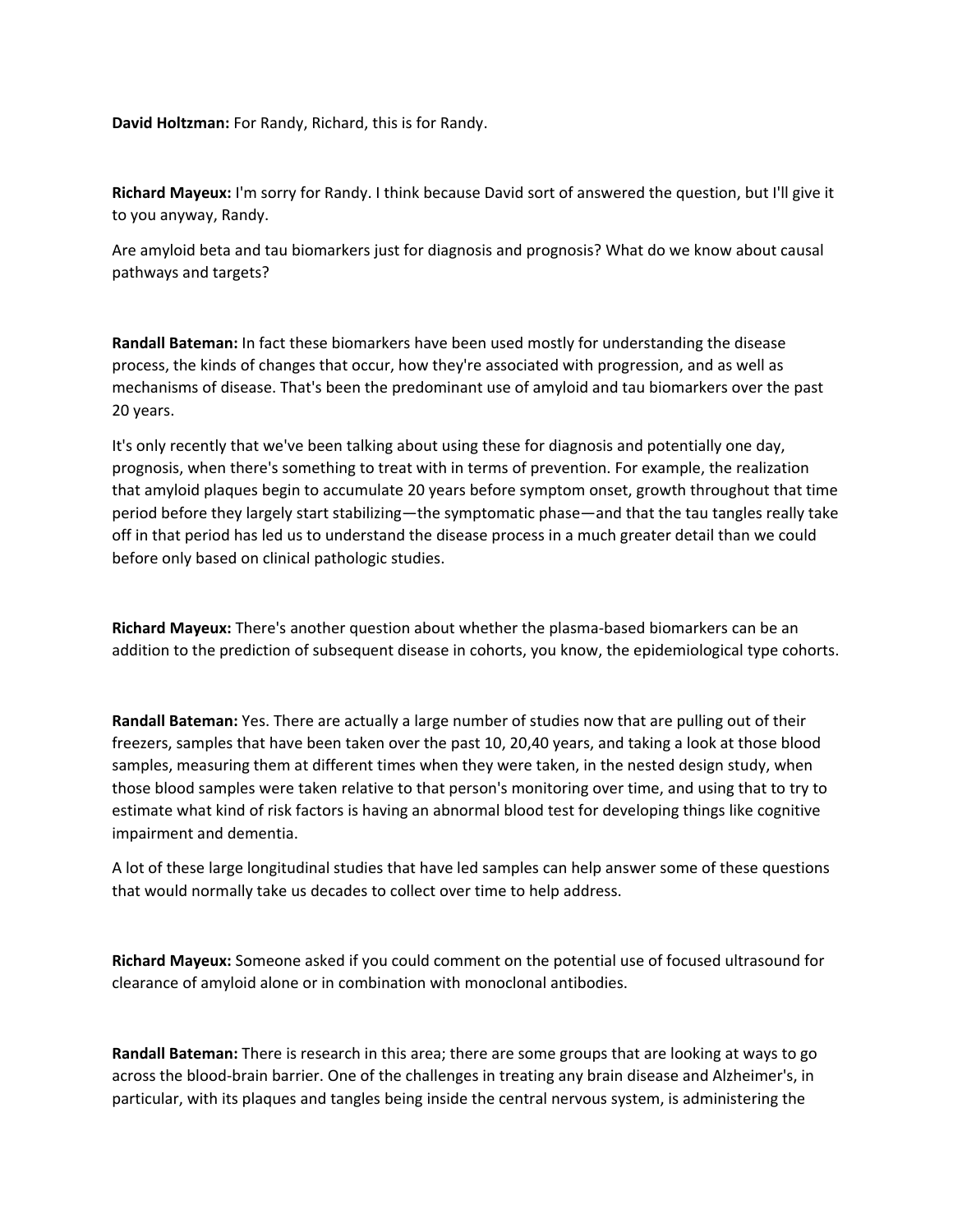drugs that get into the central nervous system. Small molecules are designed to have permeability across the blood‐brain barrier, but of the monoclonal antibodies only about point 1% gets into the space where the plaques present.

There are different techniques that are being tried, ultrasound is one of them, whether using ultrasound to try to temporarily break down the blood‐brain barrier to get the antibodies across, others include transporter or shuttle mechanisms where they use a receptor at the blood‐brain barrier to transport across things like antibodies or other drugs to get them into the central nervous system, where they need to hit their target.

But that is a challenge in this disease‐development process.

## **Richard Mayeux:** Thank you very much for your talk, Randy.

I'm pleased to introduce the next speaker, Serena Spudich, who is the Gilbert Glaser Professor of Neurology; Division Chief, Neurological Infections in Global Neurology and Co‐Director of the Center for Neuroepidemiology and Clinical Neurological Research at Yale. She's one of a few neurologists with specialized training in infectious diseases of the nervous system and a clinical practice devoted to studying individuals with HIV.

She primarily cares for people with HIV, although she does other CNS infections as well, including Lyme disease and West Nile virus. She's a professor. She believes that patients can lead longer lives and healthier lives when HIV is diagnosed early and treat it.

So I'm pleased to introduce Dr Spudich for the next talk.

**Serena Spudich:** Thanks so much for the introduction, and it's a great honor to be here. Can I just ask if you're seeing the correct screen? You can? Thank you, thanks so much.

What my introduction didn't include is that over the last 18 months or so I've shifted some of my focus to trying to understand the neurological and psychiatric impact of SARS‐CoV‐2 infection, very different from HIV. I'll say, in contrast to the last topic of Alzheimer's disease where we've had about 118 years or 120 years or so of understanding, medical observation, and research, we've had about 18 months in this area. So I'm going to hopefully today provide you an update of some of what's understood about these complications of SARS‐CoV‐2 and how they may affect the nervous system.

I don't think anyone really needs a reminder of the scope of the problem, but I do think that, after all of the news about COVID in the lay press all the time, we have become almost numb to the number of cases worldwide that have been reported. And 240 million people have reported cases, which means they have a diagnosis, but probably the number of people who have had COVID‐19 is at least 10 times this much, if not more, and about 5 million deaths so far have been attributed to COVID. Importantly, and we're going to talk about this later, there's a very, very large number of people who get this infection and fortunately survive, but this may be leaving them with consequences that we have to grapple with.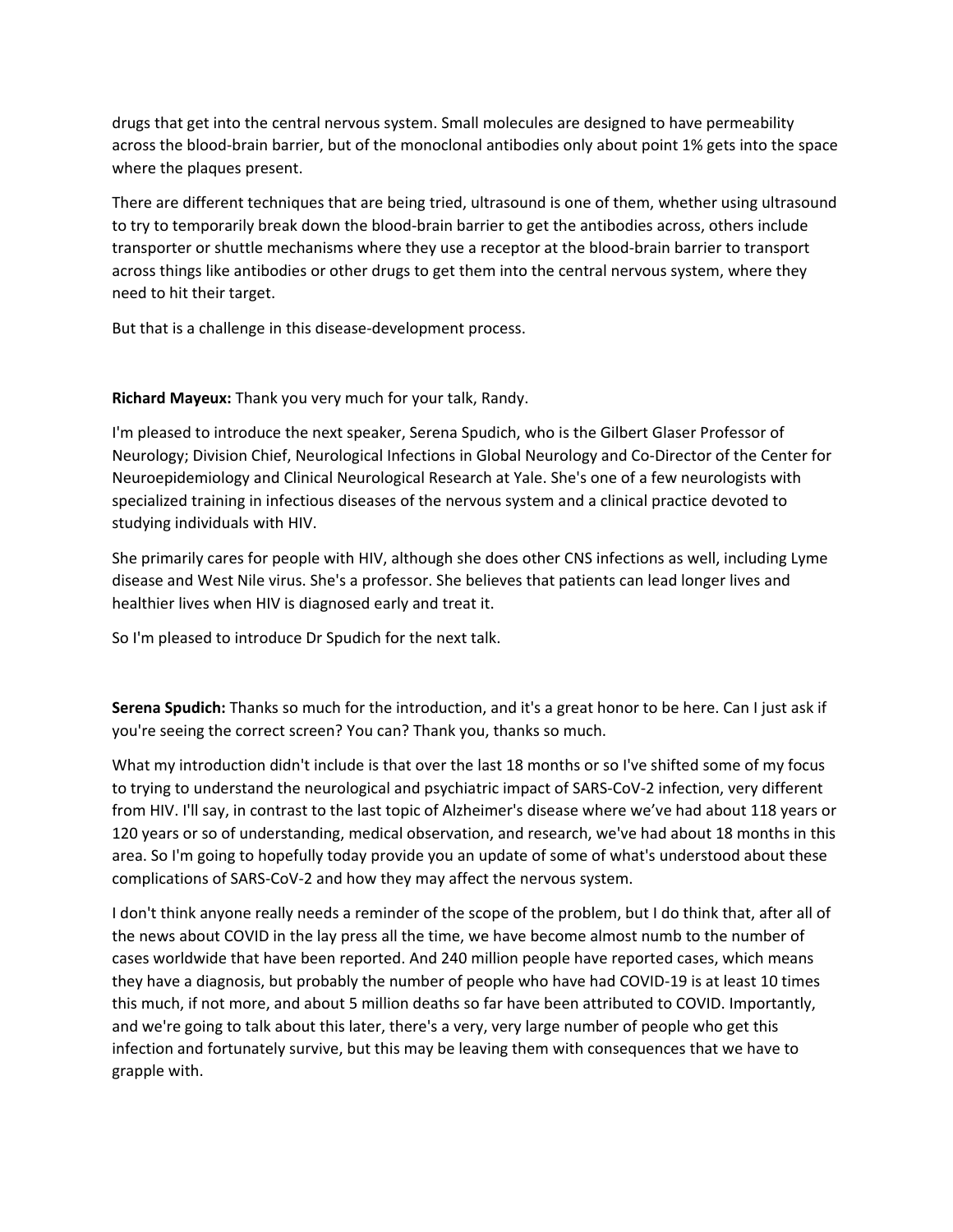What do we know about how COVID affects the nervous system? The first things that we learned were totally based on clinical reports. There were early, early reports coming out of Wuhan suggesting that there may be an excess of neurologic complications in people hospitalized with acute COVID‐19. At the time, it wasn't clear whether they were really specific to this infection or whether they were the types of syndromes that one sees in critically ill, ICU-hospitalized patients.

Because of those reports we quickly set up but a focused consult service here at Yale in March of 2020 to try to characterize, gather, and try to provide some expert consultation information for hospitalized patients who were developing neurological and psychiatric manifestations. I ran this with a terrific neurology resident who is now a junior investigator fellow.

This is a snapshot of the kinds of cases that we saw, and this was very consistent with some of the UK‐ wide surveillance studies that have actually reported on a much larger catchment of patients around the UK, where we saw that about a quarter of patients have stroke as a neurologic complication in the setting of acute COVID. Then there was a large group that also had encephalopathy and seizure. Seizure mostly occurred in people who had underlying seizure disorders already, so maybe just a nonspecific relation to acute infection and hospitalization. But we did see excess encephalopathy, and then some other neuromuscular disorders, and others which were mainly psychiatric presentations, including psychosis.

I think there's two main buckets in the types of conditions that we saw and that have been reported. These include what seemed to be immune‐mediated conditions, and we'll talk about that in a minute, and the other large group are the cerebral vascular injury cases. And really, stroke is seen in the context of normal risk factors for stroke as well as things like aging, AFib, or known coronary artery disease, but we also see stroke occurring in the context of heightened endothelial activation. There are a number of different reports of generalized endothelitis in acute COVID‐19, and this seems to probably be related to some of the stroke that's seen in these cases.

How can we understand a little bit more about these cases? This is one of the UK‐wide surveillance studies. They also saw a preponderance of cerebrovascular events reported, and then they also saw many people with altered mental status or encephalopathy.

I think what's a little bit interesting is looking at the distribution of age in the patients that they saw, which really shows that this—although stroke is very much clustered in the older age groups, and this is what we saw as well in our clinical experience in people who had otherwise cardiovascular risk factors fortunately not lots of major strokes in young people, but there was a lot of the neuropsychiatric delirium, encephalopathy, and psychosis—happening in the younger age groups. This may be a little bit of a hint of what are some of the pathophysiologies underlying these conditions.

Another really interesting thing to look at is the timing of onset of these different syndromes. although they're all categorized as being associated with acute COVID, a larger study in the UK undertook a pretty close look at when these presentations were occurring for these different types of syndromes. One thing that's interesting is in about 30% of people their neurologic or psychiatric symptoms actually predated the onset of symptoms, and this is something we've seen quite extensively as well.

The other thing that's interesting is that cerebrovascular were some of the things that were earliest. So possibly, the cerebrovascular complications are happening for some kind of a mechanism that's related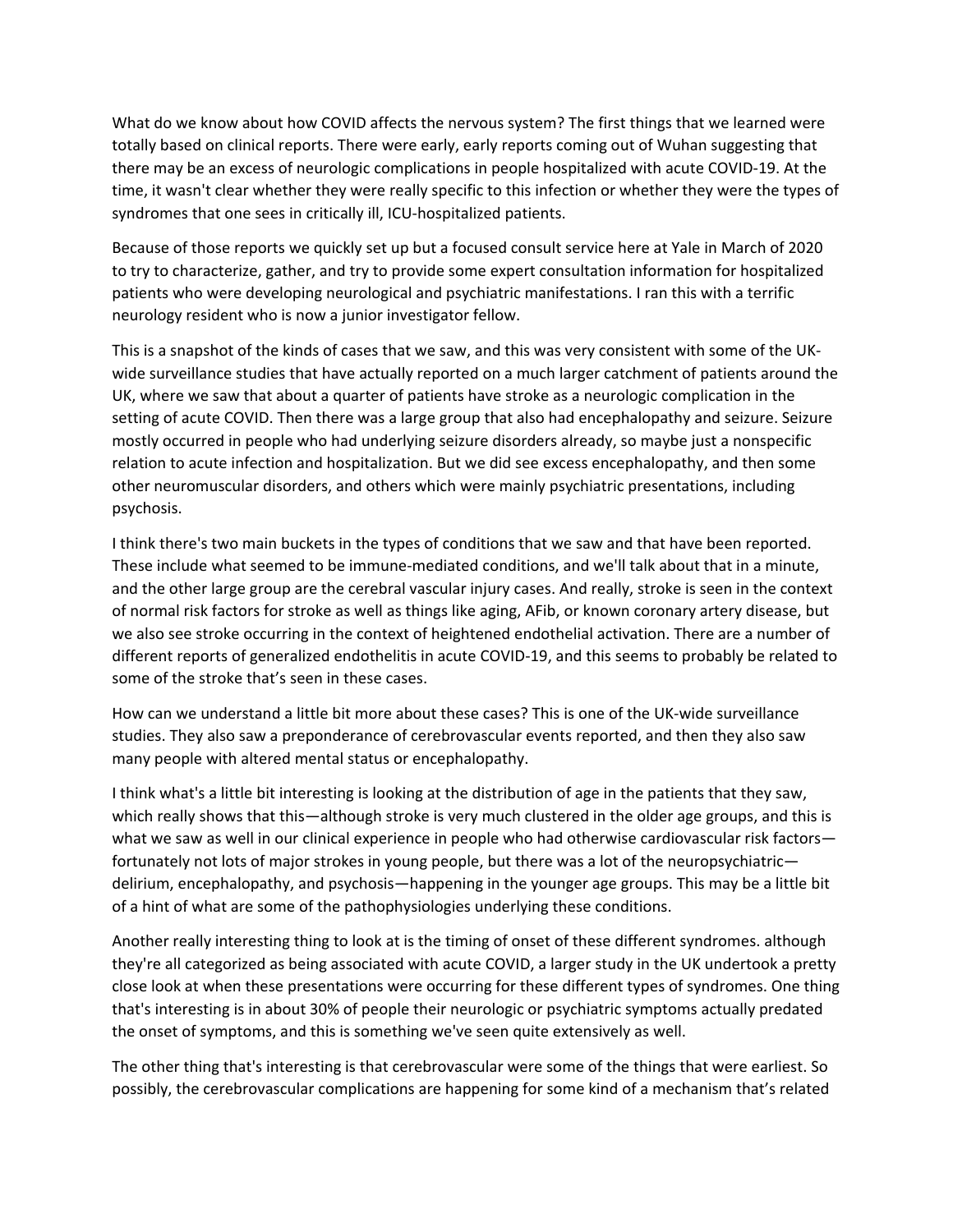to the onset of acute disease; however, some of these symptoms occurred after the respiratory conditions. Some of the most interesting findings were that there is a longer-term onset of about 14 days, or 2 weeks, in some of the, what we would consider central inflammatory, psychiatric, and peripheral nerve complications. As a neurologist, that makes one think because that's from a different mode of action, or mechanism of action, and is this really a postinfectious autoimmune inflammatory condition?

What do we know about the actual pathophysiology of COVID‐19 in the nervous system? One of the really surprising things early on was that although there was a lot of speculation that SARS‐CoV‐2 may cross the cribriform plate and enter the brain or may be carried in through a Trojan horse mechanism in immune cells the way HIV is carried into the brain, there really has been very, very little reported detection of SARS‐CoV‐2 to in the brain.

This is the cerebrospinal fluid information. Its compiled of 449 cases that have been reported in the literature. Less than 3% actually had detectable SARS‐CoV‐2, and this includes using PCR testing, metagenomic sequencing, lots of different methods. There doesn't seem to be a really, really robust amount of viral replication in the nervous system, at least not when people have undergone lumbar punctures.

We have seen, however, that there are robust markers of inflammation and immune-mediated changes in the nervous system in patients who are having neurologic manifestations. Most of these studies are pretty small and limited by the fact that there are all these infection‐control issues—lots of limited resources, concerns about PPE—that have limited the kind of translational studies that have happened in live humans, but this is one study by my colleague here at Yale, Shelli Farhadian, in infectious disease and neurology, who found a number of different patterns that suggest immune activation and autoimmunity. This includes a compartmentalized increase in certain CSF cytokines in the nervous system compared to plasma, increasing the frequency of B cells in the CSF based on single-cell RNA sequencing, and then detection of anti–SARS‐CoV‐2 antibodies. In fact, some anti–SARS‐CoV‐2 antibodies that seem to be reactive both to the spike protein and to antineural tissue. This may suggest that some of these syndromes, going along with the clinical presentation, seem as if they may be autoimmune.

Going along with this issue of what's actually causing the problem, I mentioned that there's not that much detection of the virus in the cerebrospinal fluid. The same thing has been looked at in the brains. Autopsy studies have lots of caveats; They're only looking at the most severely ill patients. These studies were not focused on people who have neurological diseases, but they were focused on anyone who died of acute COVID‐19. This is one study, and actually a couple of studies here that are cited, that really looked very carefully with immunohistochemistry analysis and did not detect any virus in any of the brain cells, including endothelial cells. The quantitative PCR for parts of the protein were equivocal in some of the blocks, but overall there didn't seem to be significant viral infection, including in the olfactory bulb and tracks, which had been thought of as a potential portal of the virus into the brain.

Several other studies have substantiated the idea that there's not a lot of viral detection; there's widespread inflammation and immune activation in the brain. This is a very, very large swath of data collected from 43 patients, again they didn't have neurological symptoms necessarily, who died during the acute COVID‐19. Anything that's not blue in this grid is indicating infiltration of cytotoxic T lymphocytes. In some cases high numbers and other cases low numbers, but basically widespread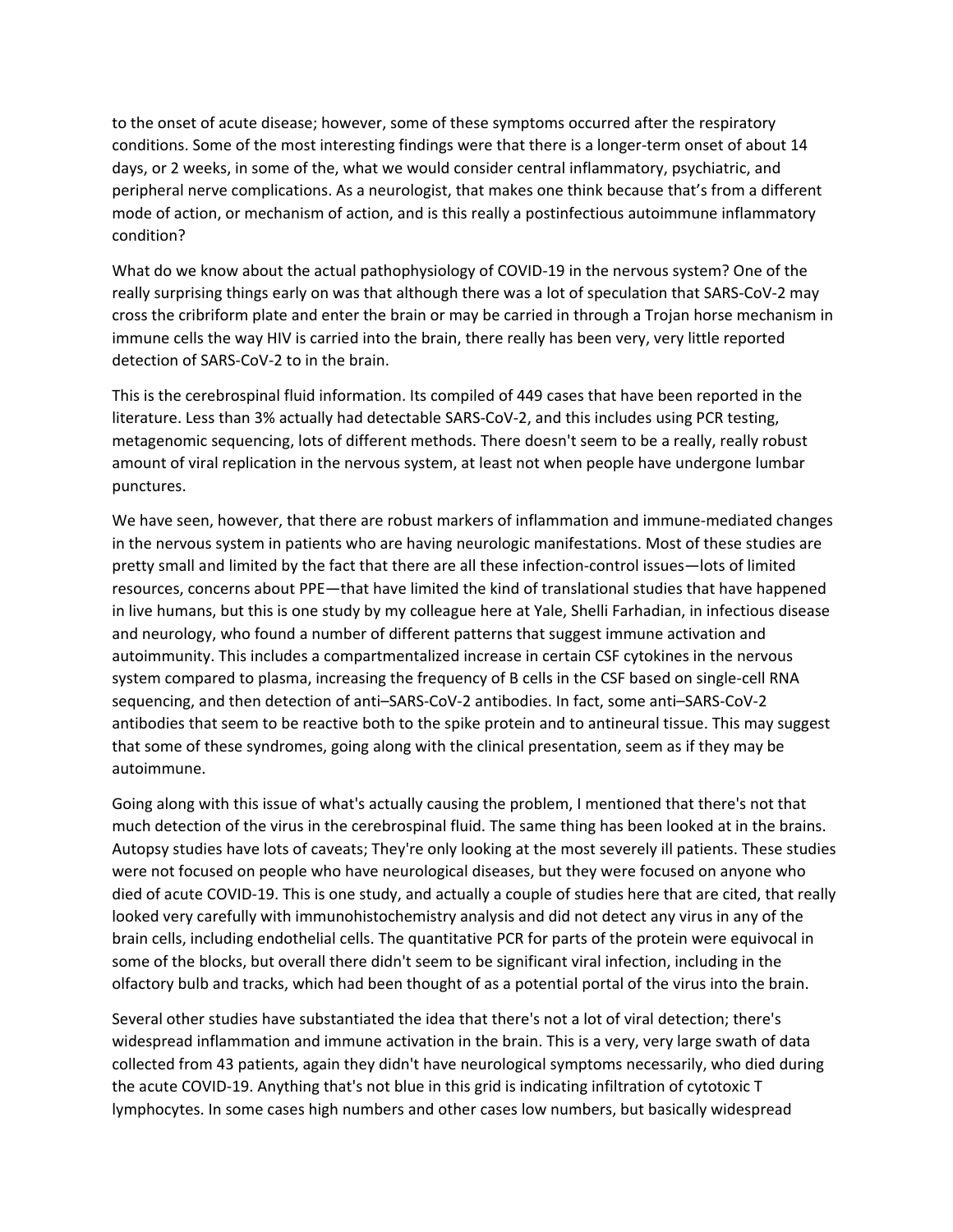inflammation in a variety of different brain areas. As you can see in the bottom section that's showing in the same brains' detection of SARS‐CoV‐2 proteins and virus, you can see that there's really limited detection of the virus or of the spike proteins. The same thing in the same sort of figure also holds for microglial activation. Basically, it looks as if, although there may not be a lot of viral antigen detected in the brain, there seems to be widespread immune responses in the brain during acute COVID‐19, at least in these acutely ill, hospitalized patients.

Finally, there's been some really interesting evidence of microvascular injury in the brains of with people with COVID-19. I mentioned earlier that endothelial activation is a hallmark of severe acute COVID-19 and may also have some overlaps with the changes that are seen in children with the multisystem inflammatory syndrome.

In this case an 11.7 Tesla MRI of postmortem tissue revealed changes in microvascular injury including some microvascular hemorrhages and changes in just leakage and integrity of the cell walls.

Where does this leave us? Well, it tells us that there may be a combination of immune-mediated and vascular‐mediated injury. Some of this vascular‐mediated injury is also likely immune‐mediated, and separately there are increased thrombosis and increased coagulopathy in people living with acute COVID‐19.

What does this mean for those who survive? I think this is now one of the major questions. Again, as I noted, we've had about 44 million people in the US who have documented COVID‐19. Unfortunately we lead the world, not only in the total number of cases which is shown here, but also in the cases per capita. We have a very, very major group of people who are at risk of long‐term complications of COVID‐ 19, if such exist, because so many people, thankfully, have survived.

I'm going to spend the rest of the talk really talking about these post‐COVID neurologic issues. This has come up in a number of different ways. There have been lots of clinical reports and individual reports of patients reporting they feel like they have dementia, they have brain fog. This has been something that has been brought up in a widespread way, but really we have very little pathophysiological information about it.

This summer we ran a meeting funded by NIH that really focused on a variety of neurologic and psychiatric effects of SARS‐CoV‐2, and I think that there was a lot of interesting input, including from this group that has reported from a patient‐led research standpoint. One of the things that's happened in COVID‐19 is that because there's such a lack of understanding and it's an urgent problem, there will be many, many patient groups and people coming together to try to answer questions themselves.

This is an interesting study where this patient‐led research group, which is actually led partly by a neuroscientist who also experienced COVID‐19, conducted an online survey. On one hand, this has all of the problems of online surveys; it's not clear whether or not people actually had COVID‐19; some of them only had suspected COVID‐19; and it's a survey that tells people about just their symptoms. But the findings are somewhat interesting and I think can inform us, or at least start help us to start to ask some questions.

First of all, they looked at people who had had some symptoms after COVID‐19 and look to see what the pattern was of their symptoms over time. As you can see, there are some people that as they were followed up over 7 months had recovery over time, but there was a group of people who did not seem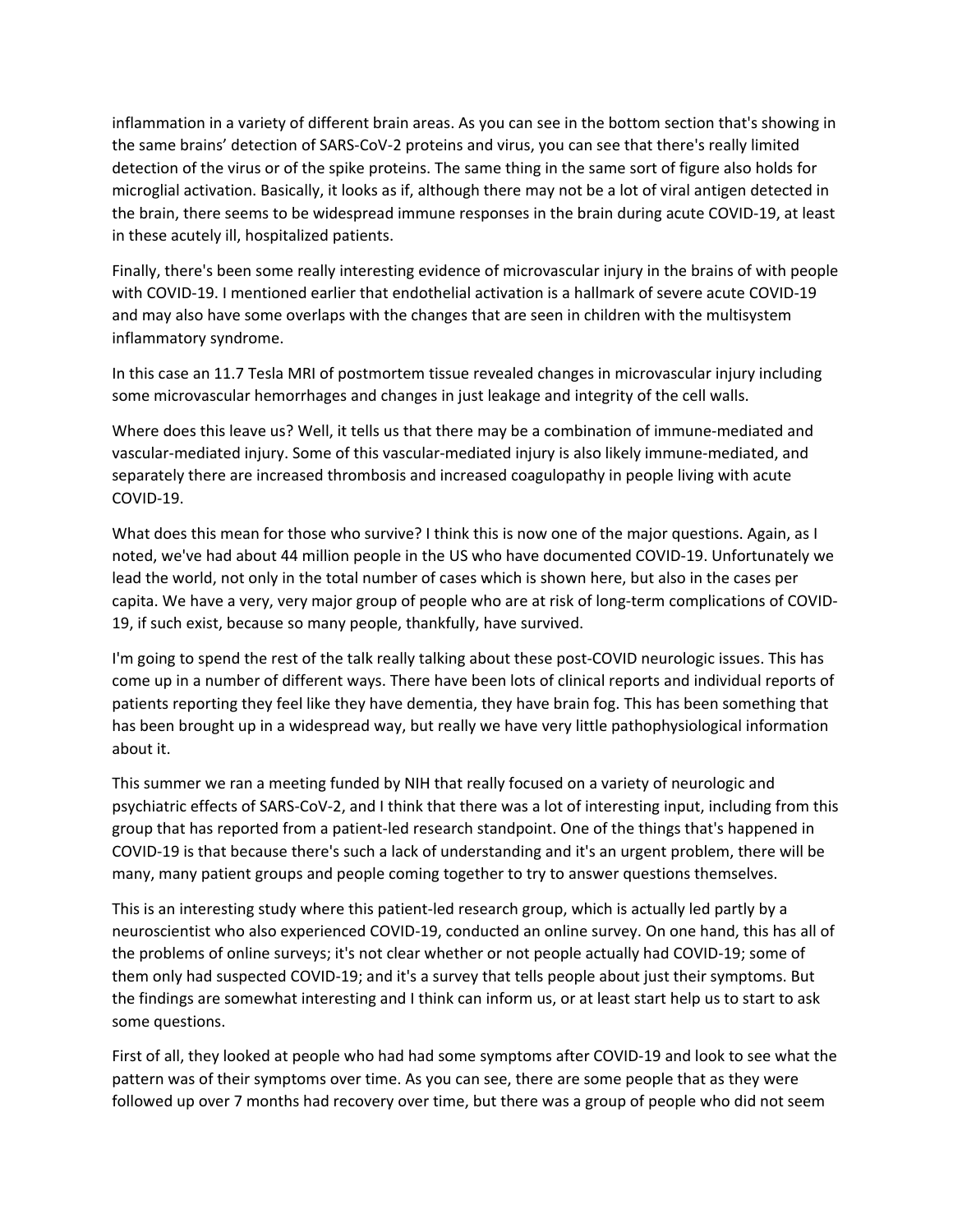to have recovered over time. This suggests that although some of the symptoms are solving, and this is something we see in our clinics, there are some people who seem to be having long-term problems that they don't feel are resolving after 7 months. Although there are a number of different symptoms described by this group, and actually there's a very nice large grid describing shortness of breath and other things, the predominant symptoms that are described in the self‐reported questionnaire relate to neuropsychiatric issues.

They break them into cognitive, sensory, motor, and other, but these include things like acute confusion, brain fog, memory issues, neuralgia, neurologic sensations, and some psychiatric conditions including hallucinations and headaches. I think this is actually consistent with what we've actually seen; we have now a clinical practice here at Yale looking at these patients. I think the question now is to try to understand what's the underlying pathophysiology of these disorders.

I'll say that this is an extremely difficult area to study. It's almost impossible to tease out the differences between what's due to COVID‐19 and due to other aspects of experiences in the pandemic; what may be premorbid versus post-COVID; and what may be conditions that have primarily psychiatric manifestations. Some of these may actually be related to premorbid disease, and we have to figure out how to tease those things apart.

What is the biology that's known so far? There's some evidence that there are some cerebral functional structural changes in post‐COVID neurologic syndromes. This is a PET study that used FDG PET to look at cerebral metabolism. This suggested that participants with persistent symptoms actually had regional hypermetabolism, and the hypometabolism was actually associated with their currents of symptoms.

Another study that was recently posted as a preprint, it's actually really interesting, where the UK Biobank, which conducts surveillance imaging at every‐2‐year intervals, found about 400 participants in their surveillance imaging who had documented COVID between the two scans, and they had a matched group of about the same size that did not have documented COVID. In this analysis, again a preprint, they suggest that there's actually focal loss of gray matter, and these are actually in regions that are actually computatively associated with some of the symptoms that people have with COVID‐19.

What's underlying these changes that are structural, potentially, in the brain? One is the potential that there's still persistent nerual inflammation in the brain. I don't think we have any good data for this yet, although people throw this around all the time. But a couple of studies have suggested that either inflammation during post-COVID symptoms or inflammation during acute COVID may be predictors or associated with neurologic syndromes. These are two early studies, suggesting those things, but I think it's uncertain when we focus on hospitalized patients how findings in hospitalized patients relate to survivors of milder forms of COVID‐19.

And so, one of the things that we're doing here at Yale, and I think many people are doing around the world, are trying to set up systematic studies that are focused on understanding these questions. With Dr Farhadian, Dr McAlpine, and others here at Yale, we're running something called the COVID Mind Study—again, I think there are similar studies happening at the NIH by Avi Noth and Northwestern by Igor Koralnik—where we're basically recruiting people who are presenting to our post-COVID neurologic clinic who are complaining of long‐term complications of COVID‐19. We're asking them to undergo a whole panoply of tests. Again, this is labor intensive and of a high commitment on their part, but many of these patients are really curious about understanding about what's happening with them and trying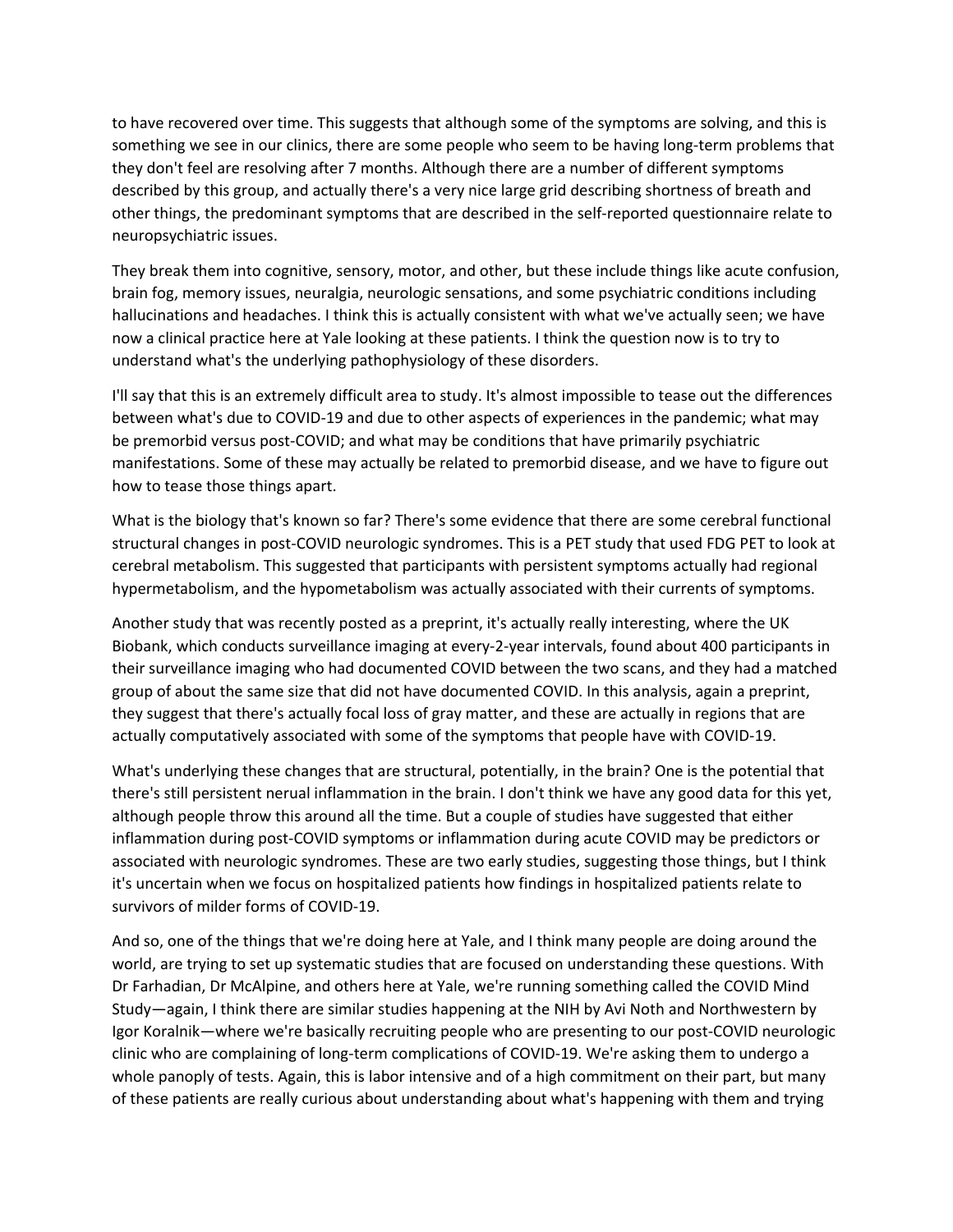to find answers. They're undergoing 3T MRI for structure and functional imaging; PET imaging of the brain including synaptic density and TSBO imaging; and really going through quite a number of neuropsychiatric, history, and survey batteries. Finally, we're doing a lot of work with blood and spinal fluid, which we've worked with for years studying HIV effects in the brain, including single‐cell analysis and looking for novel immune profiling.

Our early findings really are mostly clinical and these suggest that many of the patients who are coming in to us are young, average age is 53 years. About 3 to 4 months after COVID is when they're coming in mostly with these complications. Only the minority were ever hospitalized with COVID‐19, so most of them had mild disease. The majority of them were coming to us with cognitive symptoms. Again, this is a neurology study, so there may be many, many more people who have widespread psychiatric syndromes, but they're mostly coming to us with cognitive syndromes. Most of them have normal clinical MRIs.

What we've been doing is looking at some preliminary data from their blood, and at this point we don't have our control data yet back from the blood, but I'm showing you with the dotted lines the normal upper limit value in our laboratory for these different tests. You can see that blood markers of inflammation are mostly normal. The blood CRP is mostly normal; the blood ESR is also mostly normal. The absolute lymphocyte count in our participants 3 to 4 months after COVID is actually interestingly still a little bit low. Blood D‐dimer and von Willebrand, which are markers of vascular inflammation, are slightly elevated.

CSF findings also show fairly normal findings. These are in comparison: the yellow is the COVID, the green is the comparison to prepandemic controls. You can see, though, there may be slight elevations in the CSF protein in some patients. This looks like it's more due to the production of CSF igG than due to blood‐brain barrier breakdown, based on the CSF‐to‐serum albumin ratio. In most patients, there does not seem to be overt neural inflammation based on CSF white count, although the number of lymphocytes may be slightly lower, which is interesting.

Standard clinical and brain imaging in this cohort is mostly normal, but we're doing the research assessments. One interesting finding so far in one of the post‐COVID‐19 participants that we had who had psychosis is that, although his clinical labs were all normal, CSF IgG was slightly elevated. Working with Sam Pleasure, Michael Wilson, and Chris Bartley at UCSF, we found that there was potential detection of novel antineuronal antibodies in this patient, suggesting potentially an autoimmune‐ mediated psychosis. Those studies, of course, are ongoing with all the rest of our samples.

I'm going to end by saying there are many, many global studies on these syndromes. Fortunately the NIH has put a lot of investment in studying this with the PASC Initiative, now the Recover Study, which presumably has some really important neurologic endpoints; that will be a major focus of the study.

I think there's just some final key questions on gaps that I want to end with. What are the main clinical laboratory biomarkers that associate with the presence of these syndromes? Is it neuroinflammation? Are there autoimmune syndromes? Is there still vascular inflammation?

Finally, I think the reason this is so important, honestly, is that when we see patients, many, many people have stigma‐related issues; they have difficulty with work and employment. It's a major public health concern. Most people are able to function and do most of their ADLs, but many of them are not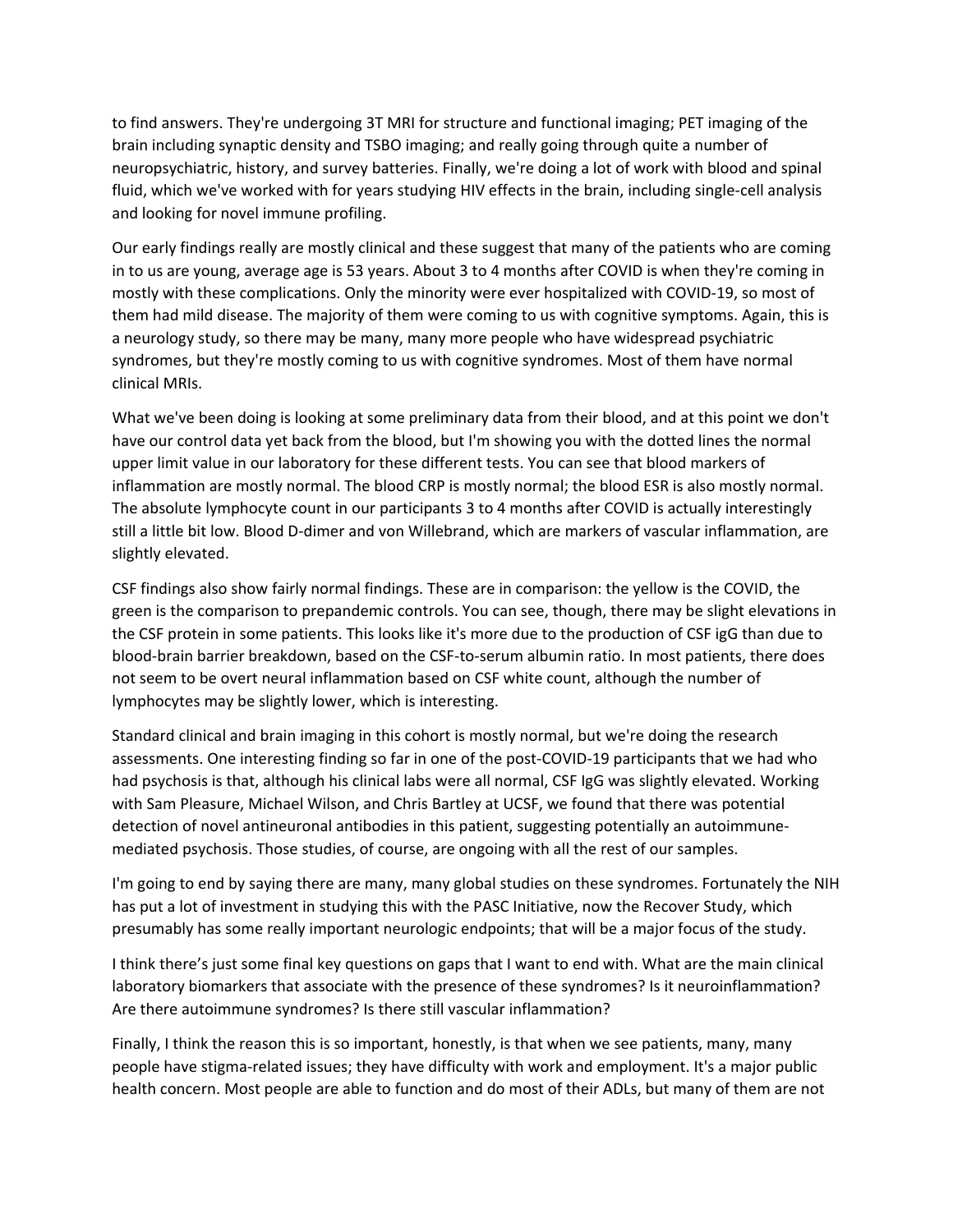able to get back to their normal lives. Clearly it's a key, it's really an important emerging area to develop interventions for these conditions.

Thanks so much for your attention. I'm going to again thank my colleagues, the entire COVID Mind team, all of my support at Yale, and study participants. I'm going to end my show so I can see people's faces if they're asking questions, and thanks for your attention.

**Frances Jensen:** Thank you so much, Serena, that was a fantastic talk. I have to say we've been very privileged in the neuroscience forum to have you present to us over the last couple of years very routinely, and so we've been staying updated with Serena's latest information about what's going on with the acute and post-COVID syndrome.

We have several questions; we probably have about 3 to 4 minutes to go through them.

One question, which I think a lot of people will ask is, in other severe systemic viral infections that do not directly invade the CNS, are there similar changes in inflammatory cytokines and cellular responses as seen in SARS‐CoV‐2, or does it seem like this is somehow unique in causing this response?

**Serena Spudich:** I think that's an incredibly important question. One of the only positive things about COVID is I think it's made the world a lot more interested in how viruses affect the CNS.

I don't think we have really a definitive information about those things. There have been some small studies where we've looked at people with HIV and it's outside of the park in terms of CNS inflammation. I think there have been some small studies in respiratory viruses as influenza that suggest there's not this sort of robust inflammation. I think these are some of the controls that we should be using for these kinds of studies.

It may be that we find new, important information about the pathophysiology of those diseases and how they may affect the nervous system. For example, the chronic fatigue syndrome field has been saying for years that many, many of the triggers for chronic fatigue may be viral infections, but there's really been a lack of information about that. Hopefully understanding this condition better, where there's a known pathogen and some known outcomes, we can actually shed light on how some of those other viruses affect the brain.

**Frances Jensen:** Great. Another question is how does the level of T cell and microglial activation in postmortem brain of people with COVID‐19 compare to levels of inflammation associated with infectious diseases such as Zika or other neurodegenerative disorders?

**Serena Spudich:** I don't know about Zika, I have to say. I think it's a great question and I certainly will look into that now that you asked. I think in terms of neurodegenerative diseases, I know there's microglial activation in Alzheimer's and that's been something that's been a really interesting major focus, but the level of inflammation that's seen in these post-COVID brains is off the charts compared to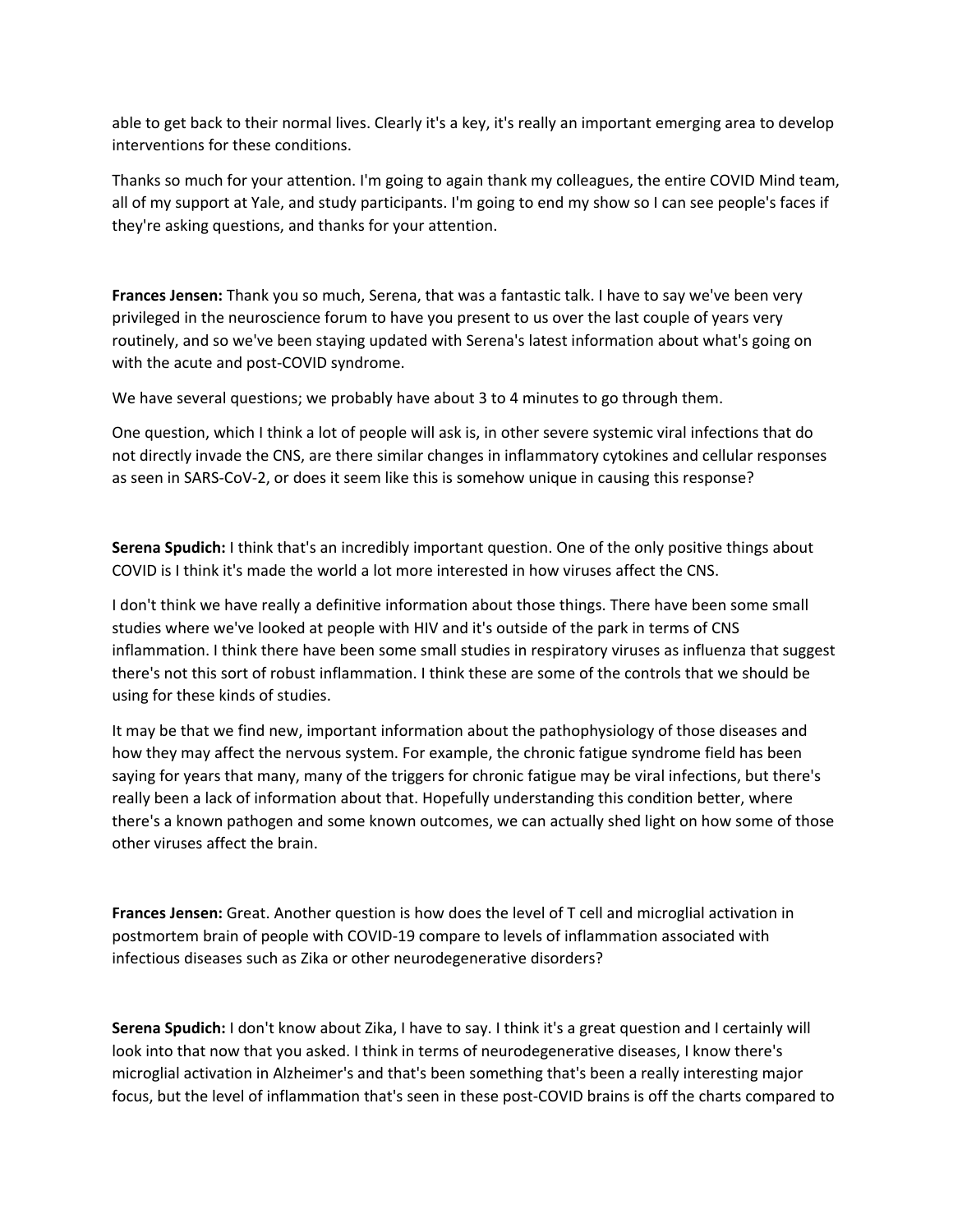that. It's much, much, much higher. It's absolutely widespread, and it's the main pathological finding in these conditions. I think, although there's another question in that, which is that will this actually trigger worsening neurodegenerative disease, I think the jury's still out but it's a really important question.

**Frances Jensen:** Another question relates to, what do you think is the relevance of the ongoing lymphopenia in relation to ongoing neural symptoms and neural repair?

**Serena Spudich:** I don't know. Again, I'm showing you super preliminary data. I think that's a little bit of a maybe. Is there really ongoing lymphopenia?

It is interesting, because I think this idea that you may be having some long-term alteration in your immune status when you survive and recover from COVID is a question, but also the other thing to think about is that I don't have a comparison group here of people have COVID and no neurologic syndromes. It may be that everyone who recovered from COVID has some lymphopenia that's lasting for months.

**Frances Jensen:** The last question is, what do you think the relationship between age and the secondary complications—what are we learning about that?

**Serena Spudich:** I think that's really interesting. The suggestion of, particularly from that UK systemwide study, is that the complications that we think of as being typically age-related, such as stroke, is certainly seen in higher rates in older people. That relates, I think, to the underlying risk factors. But the complications of some of these more immune‐mediated disorders are likely happening in more predominantly younger people, which I think goes along with our understanding of autoimmunity. Experts for that are on this call right now. But I think it does suggest a really robust immune response. While it's beneficial in helping you survive COVID-19, it may actually be potentially setting people up for a higher risk of neurologic complications.

**Frances Jensen:** Alright, well, thank you, I think we need to move on to the next speaker, but Serena, thank you so much, and I would direct you to the chat area where you might be able to address individual questions that have come in, because there have been a lot of them. Thank you so much.

The next speaker I'm pleased to introduce is John Gallagher who is the director of the Dementia Platform UK and Professor of Cognitive Health at Oxford University. He's an MRC‐funded public‐private partnership, and he is focusing on accelerating research into early detection and treatment of dementia.

He is going to talk about, as he's an expert, he's going to talk about big data and medical research, and he holds visiting professorship as well at the Imperial College London.

We are asking him to talk about, given he is the principal investigator of the CARE prospective study and member of the UK Biobank steering group, which is leading cognitive and psychological assessments.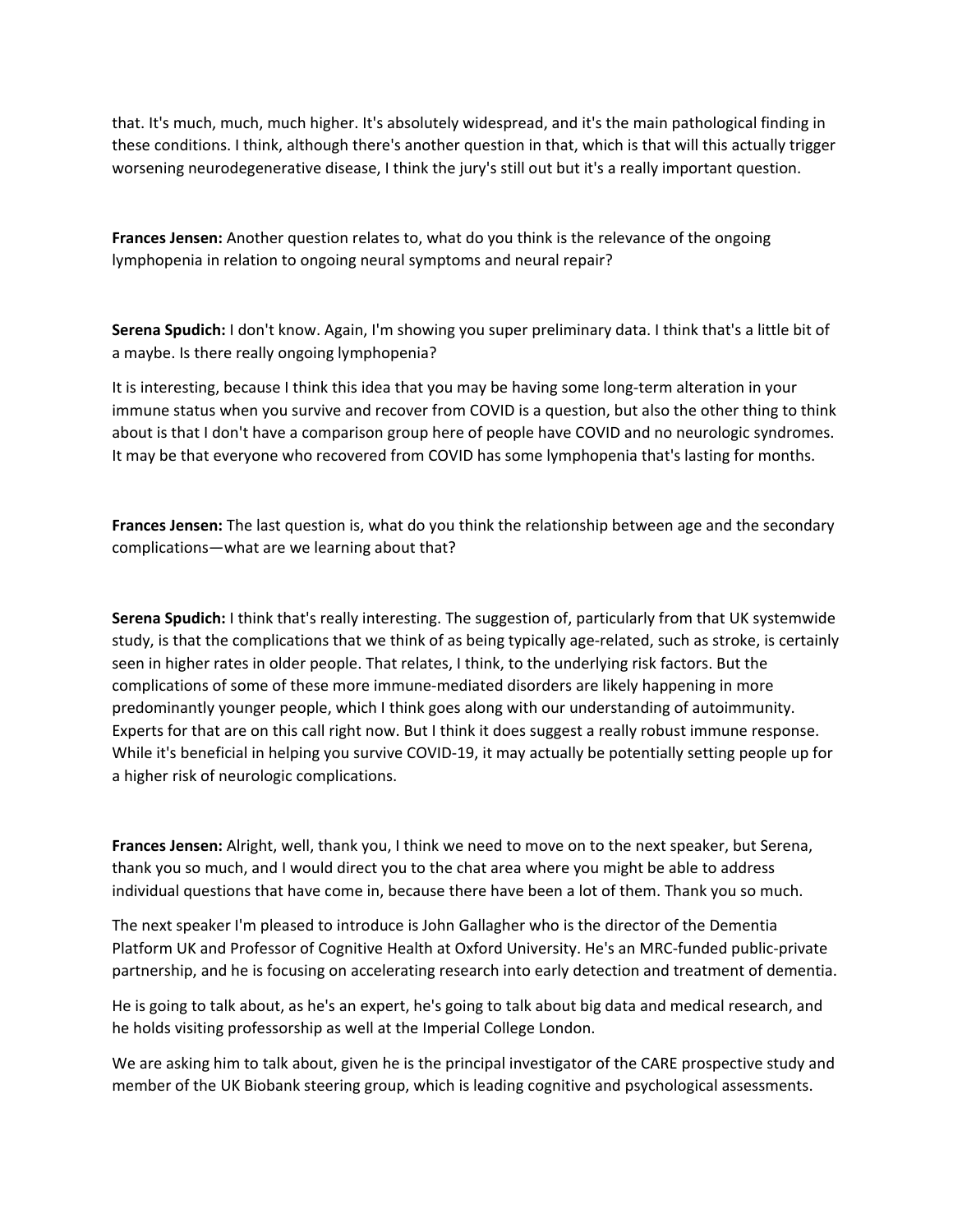He's going to talk to us about youth mental health and new tools for examining. This please welcome, John Gallagher.

**John Gallagher: So** very kind of you. Let me just share my screen.

I must confess that, following those two excellent whistle‐stop tours of complex areas, they're hard acts to follow. But it's my great pleasure to be with you and thank you very much for joining us here in a very beautiful, lovely autumn afternoon in the UK.

I'm going to talk about the Brainwaves Study. We've just launched it last week, actually; we literally started our fundraising for this last week. It's in response to the growing epidemic of mental health issues amongst our young people in the UK. I'm going to give some, a little bit of context, because I think these issues will be different in different cultures. I suspect they'll be slightly different between the UK and the US, so it may be of interest to you.

Here's the size of the problem in the UK. We have two surveys of comparable methodology in 2017 and 2021 with an intermediate stage in 2020. What we see is in 6‐ to 16‐year‐olds, there is an increased, particularly in boys, in mental health issues and also in 17‐ to 19‐year‐olds, particularly then in girls. We see this growing problem using some comparable methodology, comparable sampling, comparable questionnaires across the last 4 years.

If we were to compare that in terms of a specific mental health issue, which you could pick any one of a number but we will pick eating disorder, again we see a growth over the last 4 years, mostly in girls but it's still there slightly in boys, and in the older age group as well, again some in boys but mostly in girls. This is a very worrying trend.

If we're going to look at a specific symptom that might be affected by mental health disorder, we could look at sleep disorder and, again, we have a growth in both age groups. Curiously, if we look at ethnic differences, we find that the most affected group are those who self‐described as White. In ethnic minorities, we find some increase, but it is a small increase. Although, in spite of the very challenging socioeconomic conditions of ethnic minorities in the UK, it is very interesting to see that they do not appear to be as affected in terms of the mental health outcomes.

That's our context. These numbers have not gone unnoticed in the UK, and therefore the government is putting money into adolescent mental health studies. And there are other initiatives ongoing as well.

What I'm going to describe to you now is one which has just launched last week called Brainwaves. It's a population‐based school partnership with journalism in terms of developing classroom intervention. It's a partnership looking at. not just the etiology and the causes of adolescent mental health problems, but also a context for developing interventions and educational materials.

The design is that we are looking for a population‐based sample, and we're going to base it in schools. Schools are the best place to access young people; that's where you can deliver most professional and educational supports; and more importantly, from an etiological point of view, it gives us population distributions, both of outcomes and the risk factors.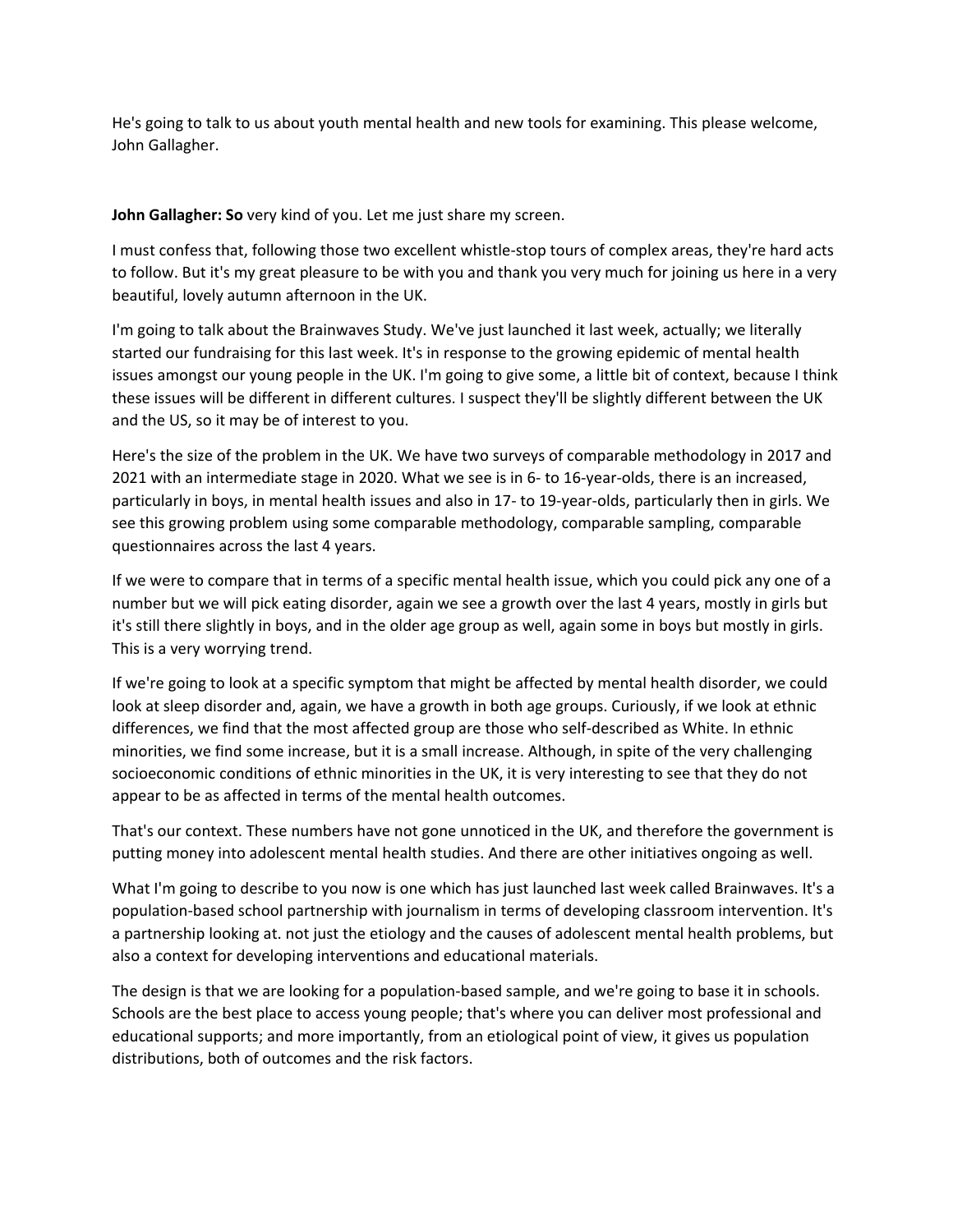We're going for ages 11 to 18, because that's really the period of greatest risk of the first episode. We're looking for a cohort design, because we need follow people over time to give us information on causality. We're going to adopt what we describe as a living laboratory approach of which I shall be describing more detail shortly.

And the value of covert data accrues over time, because if you go at scale that means you have outcomes and exposures accessible over the life course. So effectively we'll get to establish something now which we can fund for 5 to 10 years, which will then run until the children become adults and go into older age.

Let's look at another design feature. We want to do this work at scale now. This is very interesting actual data. We have a sample of 500,000 people, from whom 50,000 were sample, from whom 5,000 were sampled. If we look at 5,000 people—you might look at the impact of age and blood pressure on cardiovascular outcome—and it would be very hard to tell any difference between the two age groups with any sense of confidence. If you then take a sample of 50,000 people, well then we do seem to see some differences in age between the association of blood pressure and cardiovascular risk, but it's really difficult in terms of working out precisely what that relationship is; for example, you might see there's a bit of a J-curve there in the 40–49's, and you might suspect that those curves are reflected in the other age groups.

However, if you take 500,000 people, then you see it as a very simple log linear relationship. This finding is definitive; you actually don't need to do it again. Okay, you might want to look at ethnic differences, you might want to look at cultural differences, but within the population sample, you can move on. This is a sort of scale that we do need in order to investigate not just mental health but most epidemiological factors, and this is the thinking underlying UK Biobank but it equally applies to mental health.

We'd like to adopt what's called a living laboratory design. The UK is in a very advantageous position with its National Health Service. In principle we can access, although it's very difficult in practice, I have to say—that's mostly due to governance issues rather than practical issues. In principle we can access the health records of everybody within the UK. What this means is you can take a population‐based cohort, schools or otherwise, which is not necessarily representative. It has to be large as I showed you in the previous slide. It has to be large, but you can take a population cohort, do your assessment, and then you can relate them back to the population distribution of the country as a whole. Then that gives you some basis for generalizing beyond your sample.

Our goal is to recruit a population‐based schools cohort, allowing us to have repeated assessments over time with the same individuals who are identified so we can link up all the data. We are going between 50 and 100,000 students from schools. Within that sample, we then invite the students to register for consent for recontact, and that allows us to recontact them with their consent for further studies. Those further studies might in the fullness of course, fullness of time according to funding, include genetics and imaging.

What this research register does allow is that we can then recruit to specific interventions. So we can then go and say, okay, we have so many partner schools, we can do cluster randomized trials in schools, we can do online trials, we can do in-person interventions. The secret here is to have sufficient numbers who are reconsented and phenotyped, if not genotyped, prior to recruitment to allow you to have targeted intervention. You can restratify your population at scale and frankly, have a little machine—it's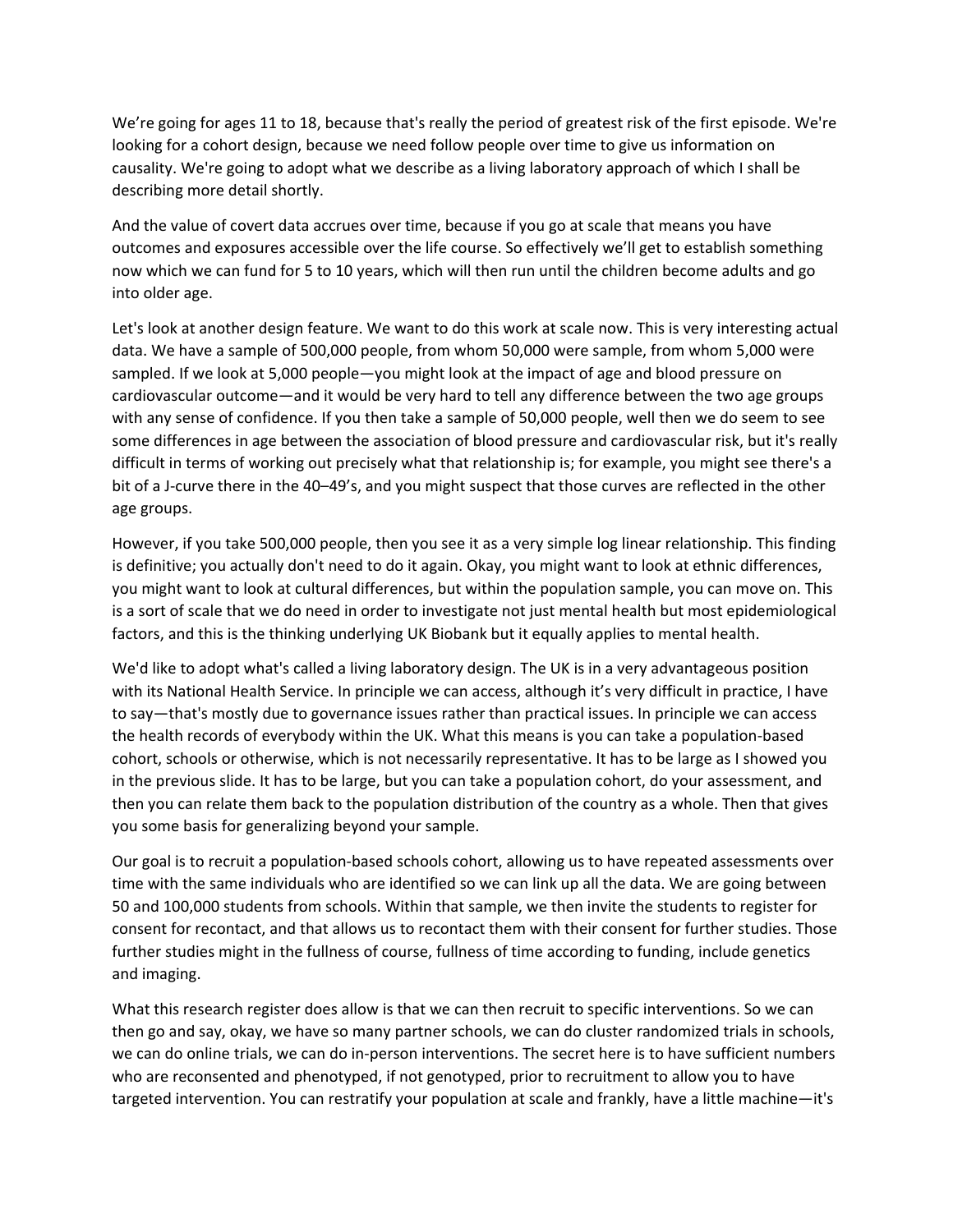an industrial process, really, which allows you to conduct intervention after intervention after intervention. You don't really need a particular program because who knows what emerging research questions there will be. What you need is an infrastructure which allows you to do this.

Moving on to infrastructure, this is an economics-based graph, which is it's worth thinking about, although I don't suppose, many of us have had the chance to. Effectively, collaboration comes at a cost, and that cost may be described as transaction costs. Effectively, if you're going to collaborate with one person, that gives you a cost of getting to know them, trusting them, having a legal basis for collaboration, sharing the data, etc. If you're going to collaborate then with two people, four people, or six people, the complexity increases. There comes a point, and we've all been there, there comes a point when the net benefits for collaborating with someone just do not outweigh the costs. At that point collaboration stalls. It's really simple, we've all been there, it's really simple.

However, if you set up your infrastructure so that by design you've addressed complexity, effectively you've simplified it. What that does is lower the transaction costs and extends the upper limits of collaboration. That's effectively a major design principle for us: how can we streamline, standardize, automate the whole process from beginning to end, not just in terms of data collection but in terms of third-party data access, legal agreements, consents, security, end-to-end audit of data use? The whole thing, we intend to automate.

Now, at one level this sounds ridiculous; I completely understand that. But at another level, what we're doing is learning from infrastructure, which already does this. Here is the data portal of the Dimensions Platform UK. We take in data as is, and then we curate it to a research-ready standard. This is a long process and its ongoing, but that's what we do.

The fact that we have a defined process means that we can work interoperably with other platforms; so Dimensions Platform UK works with Dementia Platform Australia, it works with the outside Alzheimer's disease the data initiative initiated by Gates Ventures; I can name several other platforms that it works with. The point is, you can have access, you can have third-party access to data from wherever you are via multiple platforms.

But the data has to be discoverable, so within this platform there are data discovery tools. Of note, I'm not convinced that they're particularly sophisticated, but we're working on that. Then we broker access to the data. For example, let's say that you want to access five data sets to increase your statistical power; typically you would make five applications to five different data controllers. We offer the service of having one application, which we then send automatically out to the data control; so we broker the access.

We then have standard legal agreements. Now the standard legal agreements are really tough to negotiate, let me be honest, but once they're negotiated, everybody understands them, they're familiar with them, they're nonnegotiable, and frankly they go through quite well. We find that most of our cohorts—we have about 50 cohorts now totaling about 3‐ or 3.5 million individuals—most cohorts accept standard legal agreements because they understand the pros and cons, and therefore they can turn them around quickly.

We also use our data to develop recontact registers. So the different elements that we would use for the mental health cohort exist.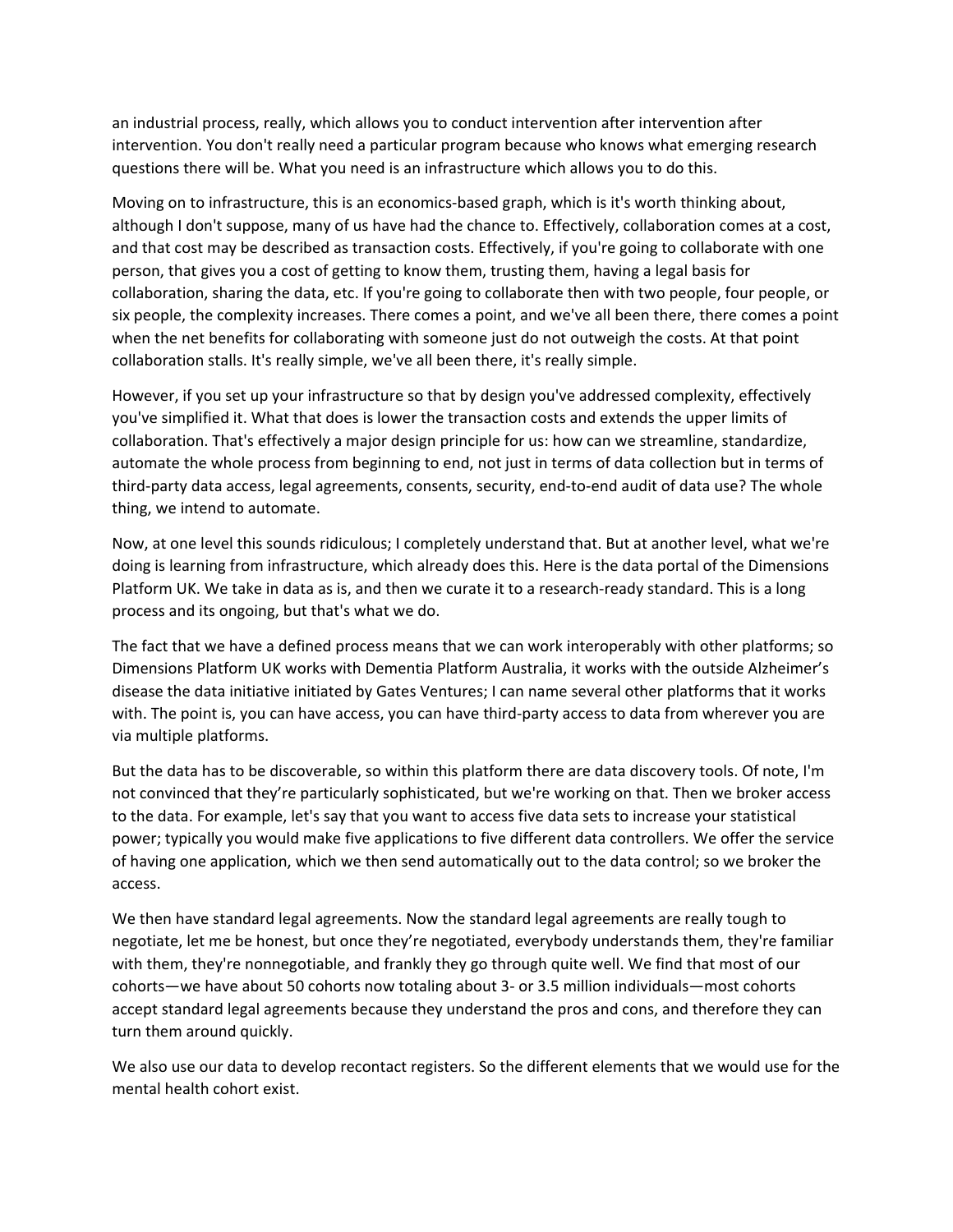We provide for analysts a secure data environment. This involves analysis, analytic tools software. It involves personal workspaces; you could log on and get registered and work within our data environment this afternoon. If you so wish, we can configure those workspaces for consortia, and they can be configured to run on various sorts of containers and API'S for federated analyses.

We are building all over. The first six layers are in existence, but the seventh layer we're building, which is a knowledge management environment; effectively, we could help you, assist you intelligently in your research, because if you're looking at this, we know that 500 other people have looked at this and, therefore, we can suggest data sets and code that you could also use.

This exists. All we would need to do is to effectively clone it, lift it, rebadge it, and reapply it for adolescent mental health.

What this allows you to do is to provide at relatively low cost a multimodal analysis environment. For example, if you are a geneticist, you don't really need this if you're an expert geneticist, and if you're an expert imager, you don't really need this at all. But if you want to bring together cohort data, imaging data, genetic data, electronic health records, you need some preprocessing of these highly specialized, often high‐order data sets in order to make them functionally useful for analysts. That's what we do.

It's in some ways it's a thankless task because we're doing things that everybody else wants done but nobody else wants to do. That's fine, we can live with that, because to bring these things into a virtual laboratory, we think will have fantastic scientific utility over the years to come. We expect other people to copy this model and maybe even be better at it than we are, and that's absolutely fine. Nevertheless, that's what this environment allows us to do.

We also are going to work within established school networks. We have two networks we're working with. One is *The Day*, which is the largest‐circulation school newspaper in the UK. It reaches roughly a million students in that—I tell you a lie, that should be 1,400 schools not 11,400 schools, so forgive the typo there. I'm also working with the Oxford Schools network, which has schools in the Oxfordshire area but also reaching out to schools in more deprived areas, and that attracts 31,000 students in 180 schools. The point is, we have synergy between the academics and the education lists.

Let's just look at the potential for this system. These are data from the Dimensions Platform UK. Every month I have to report to MRC our performance—I can be sacked over these figures, so they're not exaggerated at all. These are the studies that we have, sorry, these are the projects we have from PIs around the globe. The point is you can have a central data repository, the data cannot be removed but people from around the globe can come and access it—so we can have researchers from Manchester in the UK or Malawi in Southern Africa and they can all access the same data with the same standards of security, the same standards of statistical tools, and the same level of support. I think there are few other ways to democratize science as simply as doing this.

Currently we've had over the last 3 years, 835 individual cohort access requests, and our median time for decision is around 23 days. It works quite well, it works quite well. The point here is that this system can be used equally well for mental health, and that we would be delighted just to clone it, lift it, and repurpose it.

It's not just a matter of looking at potential causes; I think you have to be looking at the translational pathway as well. The point is to use these data to make them available for the translational pipeline.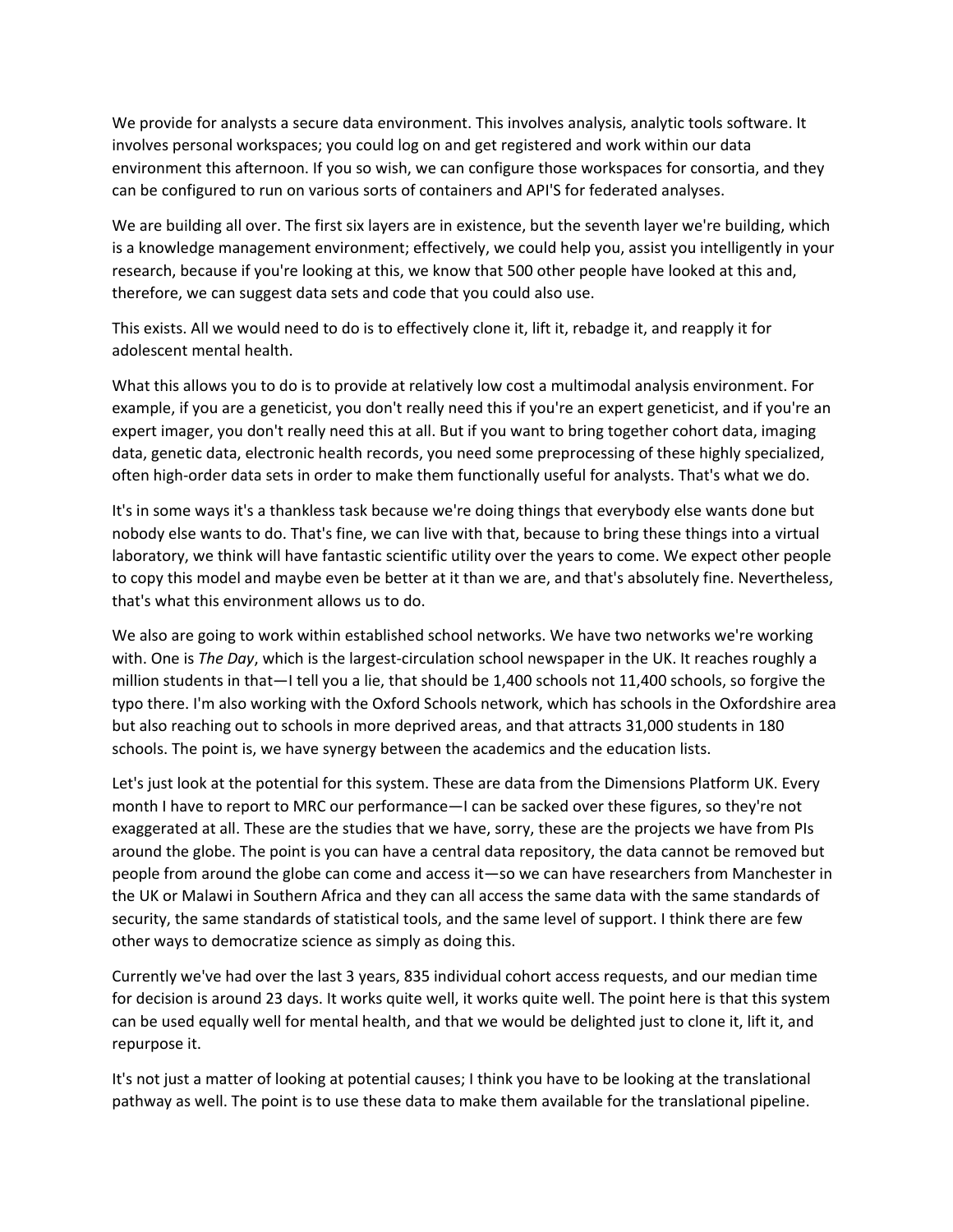Effectively, we can use genetics imaging cohorts—and this is what we do in Dimensions Platform UK for mechanism discovery—and then we can recruit from the research registers to proof-of-concept trials and efficacy trials, and using the EHRs we can look at effectiveness over time.

Our strategic partnerships, which are critical to success here, is that we work with philanthropy. I think why people like to work with us is that we offer a high trust, precompetitive ethos, and this is really important. Within the partnership we share best practice, we share knowledge, and we expect those confidences to be kept. I suppose my job as Director is really just to make sure this ethos is there in the Dimensions Platform—if I find a partner not really playing the game, I just got to have a quiet cup of coffee and suggests that the rules are kept—and they are. It works very, very well.

We've started talking to philanthropy, and last week we raised our first million dollars. We're open to talking to industry and then to major research funders.

We have an established infrastructure and technologies, which means the project is low risk. We do not have massive development costs or massive development risks. We've learned from UK Biobank and Dimensions Pathway UK, and our informatics model and partnership model are literally just clones of those.

We're focused on treatment development. With our partners we've considered co-design to be really important. I think that offers a sense of trust; we do not have the, what is a frequent academic model of obtaining support from industry and then effectively doing what's academically interesting. What we really like to do is to have full disclosure of goals, align the goals, and then work together on succeeding that. Then we're looking for biomarker development, risk‐stratified trials, and target interventions. At one level this is very aspirational, I fully accept that; at another level the technology and the thinking are actually quite mature.

I look forward to seeing how it goes, and I welcome your questions.

**Marina Picciotto:** Thank you very much for talking about this important resource and sharing it with us. I'm open to questions in the chat, but I would like to start with a question that's very logistical, really. In my understanding, one of the biggest issues of working with these kinds of basically enormous data sets that are not under our control is cleaning the initial record. Particularly, I understand that from electronic health records, that's the slowest, most painful part of the task. So it looks like that would be in layer one, data ingestion. Is that correct, and how challenging is this in the UK? Have you come up with strategies to overcome this at the larger scale?

**John Gallagher:** Well, you've obviously tried to do this. It's an incredibly difficult task.

We've broken it down into two levels. For the research data, we ended up having to design our own data model because the multiplicity of data models just made everything unworkable. We've done that, and there's a preprint just submitted to the *European Journal of Epidemiology* last week describing our data model. but I won't go into it now, but it was absolutely essential to go to do this.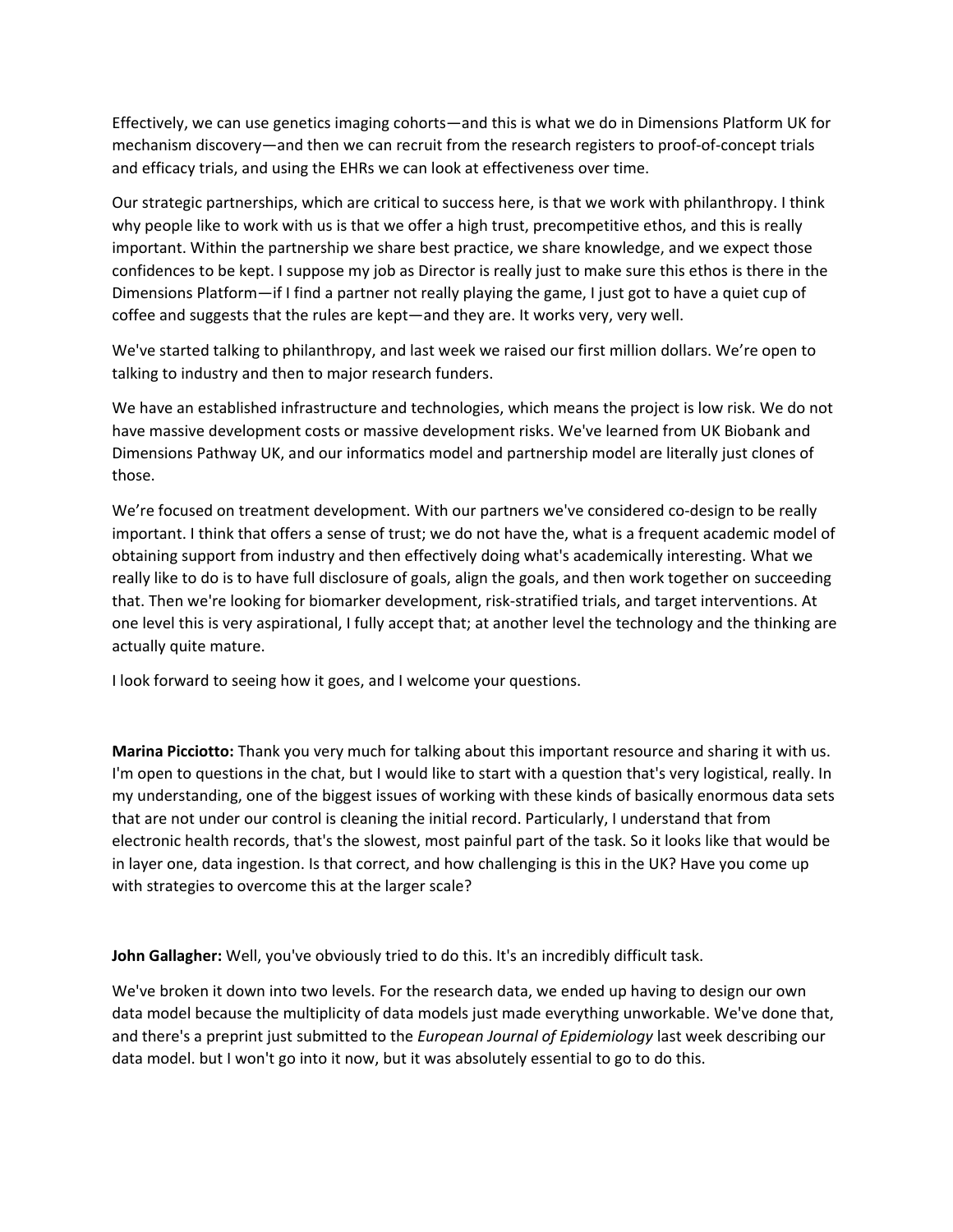Secondly, we do not have the resources to curate electronic health record data. The UK is only just in a position of centralizing its access to these data. We are working with another partner who is much more interested in curating those data than we are. We anticipate receiving curated data into the data portal once it is available.

It's interesting that they only became available because of COVID. It's because of the big pressure in the UK to get COVID research done that all of a sudden the governance bureaucracy has been streamlined beyond recognition. And so it now means that access to large data sets is so much easier, and therefore the curation is so much more important.

**Marina Picciotto:** Thank you. That's interesting that COVID actually has many unintended consequences.

There are few questions here in the chat. Can you comment on the management of patient consent—if it's monitored if at all, and what if a subject changes their permissions?

**John Gallagher:** Yes. With all of our studies, the subject can withdraw anytime; it's as simple as that. In terms of consent, it's as simple as that. In terms of data retrieval, typically, it is much more difficult once a data set has been given to a researcher.

Our solution to that is we actually do not allow data to leave the data portal. You have to conduct research within the data portal; however, that doesn't alter the fact that it's very difficult, that you cannot really remove data from an analysis, which was done 5 years ago. And so we would just defend our cause; as soon as you say that you no longer wish to have your data used, then it is withdrawn with relative ease.

**Marina Picciotto:** Thank you. The next question is, given the recent negative publicity around Spectrum 2K, can you comment on the communication strategies around using patient data for studies? Note that this is sort of related to that consent question.

**John Gallagher:** Well, this is very difficult for me to answer because I'm not aware of Spectrum 2K—that may be particularly US issue.

**Marina Picciotto:** Dr. Martin, would you like to unmute and maybe make a comment there?

**Kelsey Martin:** Thank you. It is a UK study, and it's around using newborn screening for autism. It's really hit… You know, one of the big benefits there is being able to take advantage of the National Health Service data and connect that. And so lots of questions on your virtual laboratory. You have genetic, and proteomic, and clinic—all this data—and that raises a lot of issues in the public arena that I think are challenging, especially around adolescent mental health.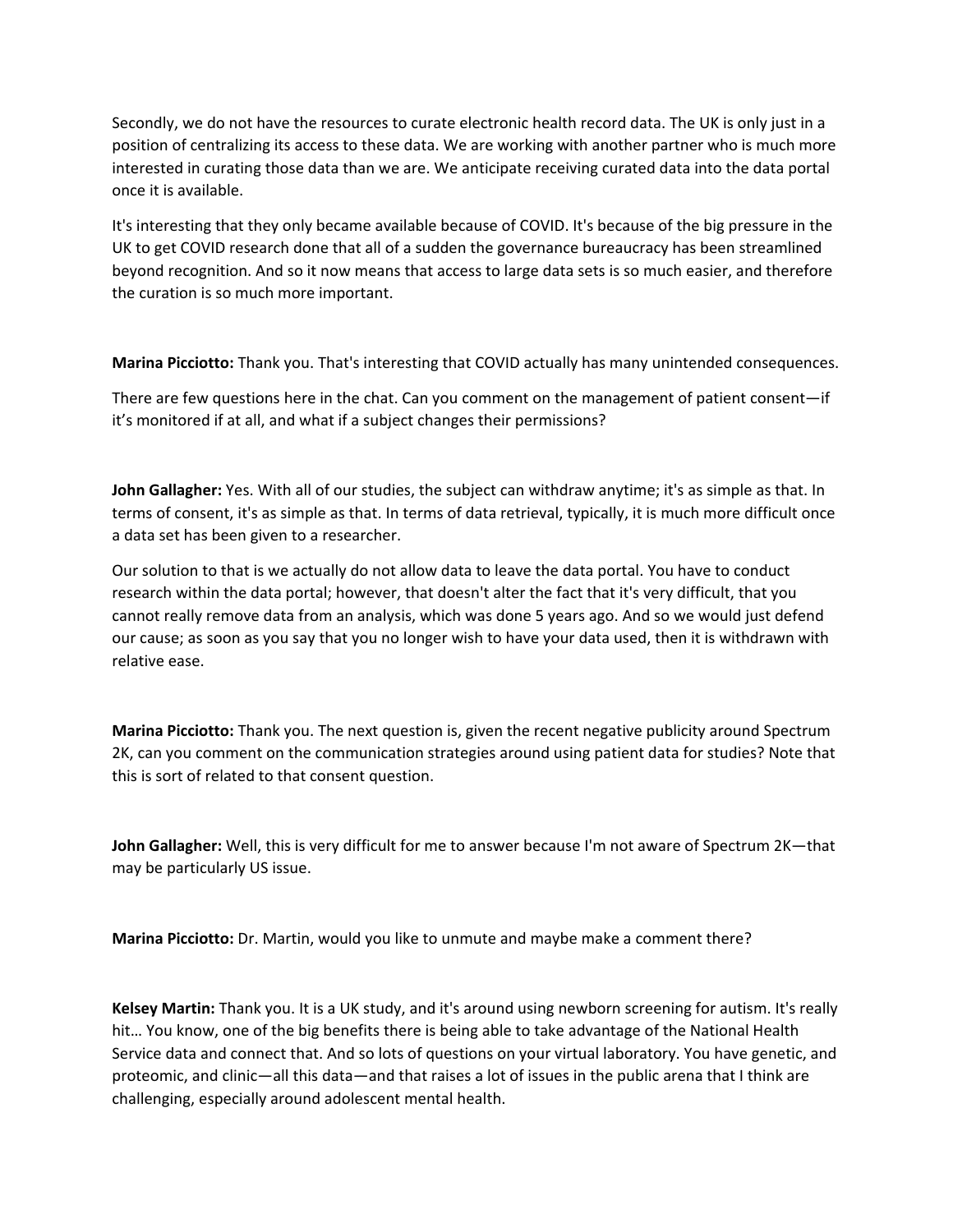So it hasn't been a problem?

**John Gallagher:** No, no. I think it depends what you consider to be the issue. For example, all the data in our portal is deidentified; we do not hold the lookup list. So even if you—and of course investigators are obliged not to try and identify—so the lookup list is held by the National Health Service, so there is very little risk in people's identity becoming known. That does go a long way to allay people's concerns.

**Marina Picciotto:** Okay, thank you. Please join me in thanking our speaker again, and we'll move on to our next speaker of the day. Thanks so much.

Our next speaker is Dr Deanna Barch. She is the Gregory B. Couch Professor and Chair of the Department of Psychological and Brain Sciences, as well as Professor of Radiology and of Psychiatry at Washington University. Professor Barch studies cognitive and language deficits, and disorders such as schizophrenia, and the neurobiological mechanisms that contribute to such deficits. Her research includes behavioral, pharmacological, and neuroimaging studies with normal and clinical populations and is focused on understanding the interplay among cognition, emotion, and brain function to understand deficits in behavior and cognition found in brain illness such as schizophrenia and depression.

Her group uses functional and structural MRI and cognitive neuroscience methods to focus on the ways in which early adversity shapes brain development and subsequent risk for mental health challenges.

Dr. Barch will be talking to us today about early emotional development and the Adolescent Brain Cognitive Development, or ABCD study. Thank you for being with us today, and I will hand it over to you. We can already see your screen perfectly.

**Deanna Barch (she/her):** Great, thank you so much, and I appreciate being able to speak today. I'm going to kind of continue in the theme of large‐scale studies and in particular large‐scale studies that might help us understand risk factors or early detection or prevention of mental illness.

I just want to take a moment in the theme that Victor highlighted yesterday about kind of highlighting emerging leaders in the field and much of the work I'm going to be talking about today has been done in close collaboration with my colleague, Nicole Karcher, who is an assistant professor at Wash U. Just a quick disclosure of interest, I don't have any conflicts of interest.

I'm going to focus today on early detection and risk for psychosis. I do that because we know that this is one of the forms of mental illness that is most debilitating, and it has the largest burden on both individuals and society. But it is, in its most manifest form, a fairly low base rate disorder, which makes it relatively challenging to try to identify risk factors.

I think much of the research to date has illustrated that there's a progressive course to the development of psychosis where; think of this line as onset of diagnosable illness. We are often working to try to treat people once they have already been diagnosed with the illness, but most of the evidence to date suggest that treatment is not as effective as we would like it to be if it doesn't start until then.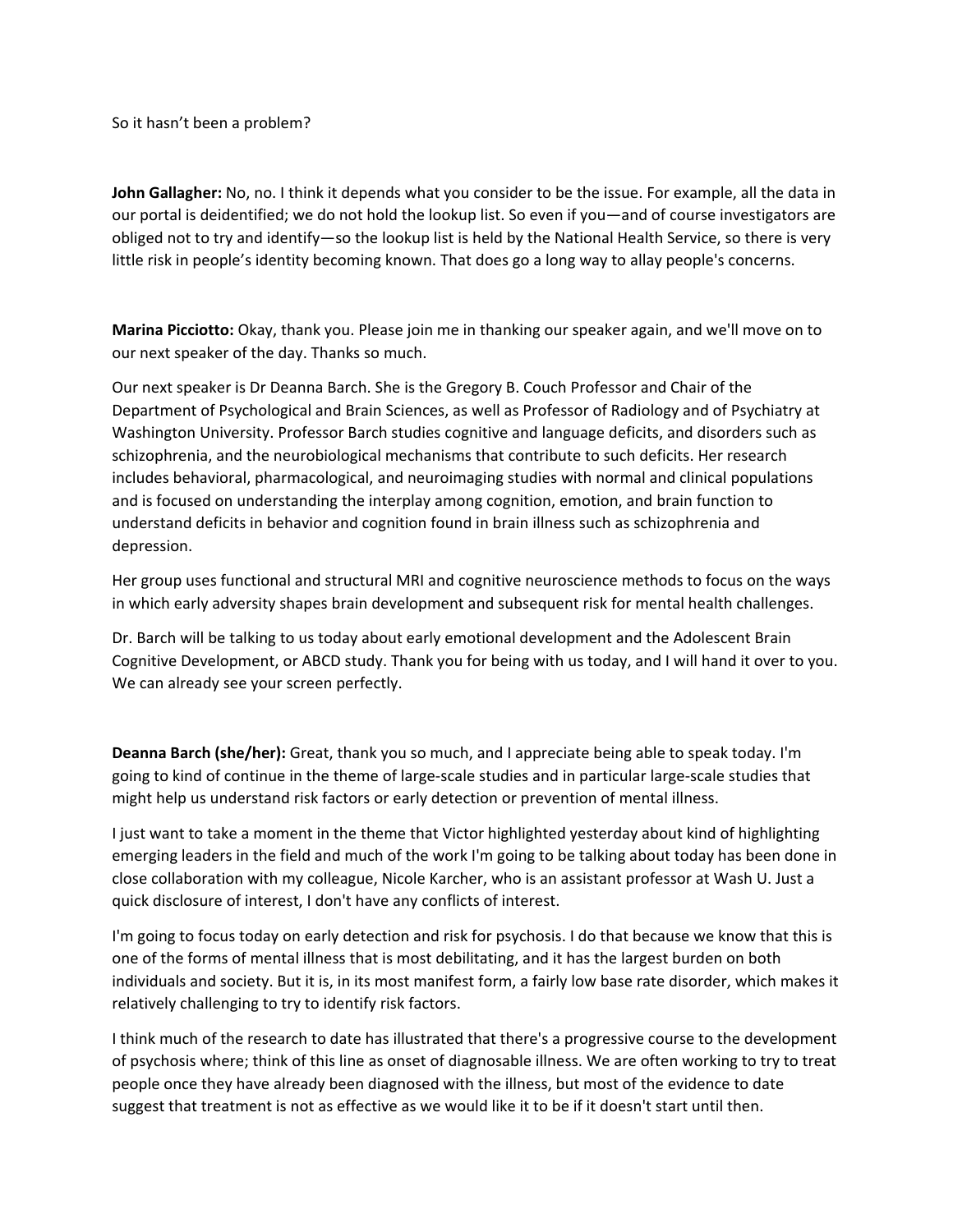There is a growing line of research that is focused on trying to identify and treat people in the prodrome of the illness, sometimes that's called clinical high‐risk research, and the hope is that intervention and prevention might work better, if it is occurring before the full onset of the illness or the disease. But the challenge here is that the folks we are identifying in this prodrome phase are often already very ill and have been ill for years and are already accumulating illness burden, both for themselves and for society.

Ideally, what you'd really love to be able to do is to identify people in a premorbid state, before they've developed very serious and significant symptoms, and to work on prevention and intervention early on. As I noted, when it's a relatively low base rate disorder, it's very challenging to do this. We have really been hoping to be able to do more population‐level studies of psychosis. One of the holy grails is to be able to do a study where you could really identify early predictors of later psychopathology.

Today I'm going to talk about work from the Adolescent Brain and Cognitive Development study, which is a nationwide study that's been going now for a little over 5 years, that starts to try to do this, albeit at a somewhat smaller scale than the previous talk, and that may be able to provide very unique data that informs early identification and potentially prevention of psychosis.

The ABCD study recruited approximately 11,874 youth nationwide, 9 to 10 years old, and we are following them for at least 10 years. The sample is reasonably diverse in terms of race, ethnicity, and sex to try to promote generalizability of any findings.

The goal of this study was really multifold. We wanted to identify normative individual developmental trajectories of brain, cognition, and emotion and understand the factors that can impact those trajectories. We wanted to look at the role of genetics versus environmental factors; we have an embedded twin substudy. We wanted to look at the onset and progression of mental disorders. We wanted to look at things like exposure to substances and how that might affect development, and also to look at social determinants of mental and physical health and understand those factors.

This is just an illustration of the sites that have been involved in the ABCD study. Relatively broad distribution across the US, although admittedly we do not do as good a job covering rural parts of the US as we ideally would be able to do so. That is in part tied to the need to be close to a site that has a research‐grade imaging center in order to be able to do the brain development component of the study.

I want to just briefly give you an outline of the kinds of data that are being collected as part of this study; because one of the things that's reasonably unique about the ABCD is all of the data is publicly released annually. It's a very, very broad range of data with many, many different federal and nonfederal partners who are contributing to data collection. There is a very diverse array of measures being collected.

The way this is set up is it's showing you the participant age. We do in‐person assessments—COVID did put a wrench in things and we could talk about that–but annual in‐person assessments with touchpoints by phone or online every 6 months. We collect all kinds of data about substance use and related factors, including both self‐report and parent report, and saliva hair samples that give us important indicators of exposure to substances, both environmental exposures and their own potential use. We collect extensive information on mental health and related factors, including both youth and parent report in teacher reports of the full range of mental health symptoms. We collect a variety of information about physical health including, again, parent and youth report; we're doing Fitbit studies collecting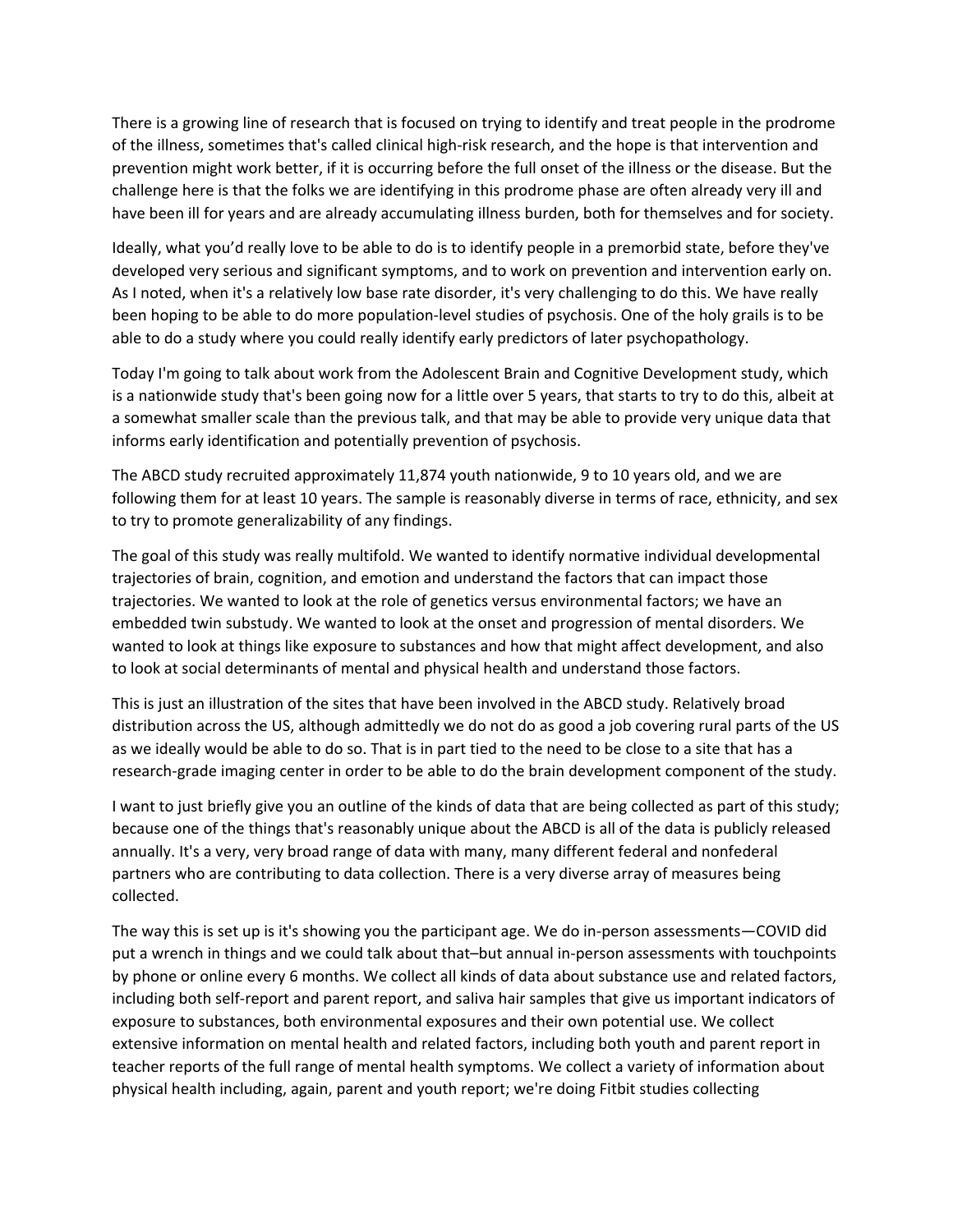information on actigraphy and sleep; we get saliva for hormone assessments; we started collecting blood, both for measuring biological factors and for genetics. We measure a range of cognitive factors as well as school performance. We measure things related to gender identity and sexual health, culture and environment. And then also we do an extensive brain imaging assessment every 2 years that includes multiple modalities—structural, functional, diffusion imaging. A very broad range of data, and all of these data are publicly released every year for anybody who can get IRB approval to use; so it's very broadly available.

What I'm going to talk about today is the work that we've been doing in the sample looking at psychosis risk in children, because it was a large enough sample for us to really believe that we could start to go after something that, in theory, has a relatively low base rate in the population. To do so, we adopted existing validated measures from measuring what people might call "psychotic‐like experiences," so experiences that people may be having that are analogous to, or perhaps precursors to, what we might consider to be diagnosable psychosis.

We used a modification of a measure called the Psychosis Questionnaire-Brief developed by colleagues at University of California‐San Francisco. They had already begun to adopt this measure for use in 9‐ to 10‐year‐olds in studies of 22q11 deletion syndrome, which is a genetic syndrome that increases risk for psychosis by about 50%. We have kids fill out this measure starting at ages 9 and 10. It asks questions like, do you feel like you have special, unusual powers, things happening by magic, magically knowing what's in another person's mind, feeling that people might want something bad to happen to them, or that they couldn't trust other people, or being able to see or hear things that other people couldn't see. We have follow-up questions to understand what they're referring to so we can rule out normative childhood experiences. Then we also ask them to tell us about how much it's just stressing them, because, I don't have time to talk about all the data we have with this measure, but it is clear that the degree of distress and the degree of time over which they're experiencing these things are going to be really important indicators of risk for psychosis.

We have looked at this measure and its validation in a number of ways. For example, we've looked at it in relationship to family history of mental illness—so we have families report on their own family history of schizophrenia, depression, bipolar disorder—and what we see is that we see higher self‐reports of distressing, psychotic‐like experiences in youth who have a family history of psychotic disorders and we see less evidence of that in youth who have family histories of depression or mania. That would be consistent with what we'd expect of a measure tapping into potential risk for psychosis given the known genetic and environmental contributions.

We've also been looking at whether kids who report elevated distressing experiences of psychotic‐like symptoms show impairments similar to what had been reported in the literature for adults with diagnoses of schizophrenia. For example, if we look at youth who have speech delays, which are known to occur amongst individuals with schizophrenia, we see higher reports of psychotic‐like distressing symptoms in children who have speech delays, as well as children who have motor delays; again, both of which have been seen in in adults with schizophrenia. If we look at IQ, which is unfortunately often lower amongst individuals with schizophrenia, and we look at no psychotic like experiences, low and high distressing, severe psychotic-like experiences, we see a decrease in IQ levels, both for fluid IQ, which we might consider to be like problem-solving skills, as well as verbal IQ, which would be like reading and vocabulary skills.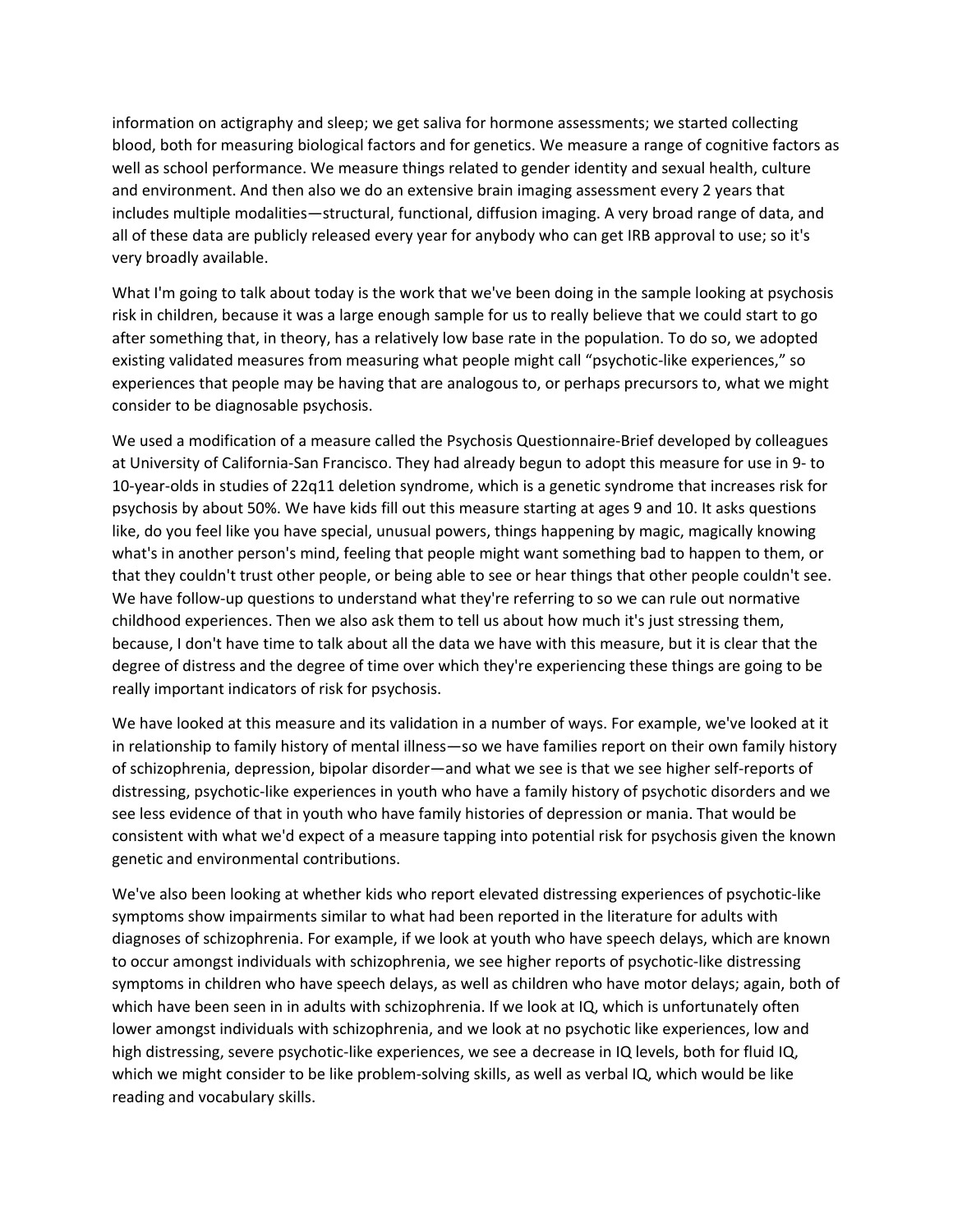When we look at specific cognitive functions, we also see that children who have higher psychotic-like experiences, especially distressing ones, show worse working memory, processing speed, episodic memory, and reading. Again, all of which are impairments that we see in adults with schizophrenia as well.

You can also look at a variety of brain factors that have been associated with schizophrenia in adults. I'll just give you an example of one of those, which is functional brain connectivity. Functional brain connectivity is looking at spontaneous fluctuations in what's called blood oxygen level–dependent brain responses, which are an indirect measure of neuronal activity. In many, many, many studies, we see that there are networks of brain regions that show similar patterns in these spontaneous fluctuations over time. They seem to form networks that are that are important for a range of cognitive and affective functions.

I'm going to focus in particular on a few networks today, what's called the fronto-parietal network, which includes the dorsolateral prefrontal cortex and the dorsal parietal cortex, which is thought to be important for a variety of higher order cognitive functions. There's also the cingulo‐opercular network in purple, which is the anterior insula and the Dorsal anterior cingulate cortex, also thought to be important for higher order cognitive functions. As a comparison, the auditory core network, which is more involved in auditory processing.

In adults with schizophrenia, we've seen consistent evidence for reductions in connectivity amongst these brain regions, particularly the fronto‐parietal network and the cingulo‐opercular network, and less so the auditory network. We see that the degree of reduction in conductivity among these networks relates to cognitive functions among adults with schizophrenia.

When we look at our kids who have psychotic-like experiences, what we see is that reduced connectivity, particularly among the cingulo‐opercular network, is associated with the severity of psychotic‐like experiences. That is more so, that is more strongly related to psychotic‐like experiences than it is to other mental health challenges that kids might be having at this age—including depression, anxiety—and externalizing problems like attention-deficit disorder or conduct disorder. There's at least some evidence of specificity or stronger relationships to these brain network disruptions amongst kids with psychotic-like experiences.

I mentioned earlier that we had looked at family history of psychosis. We now have a process, the GWAS data from the Adolescent Brain and Cognitive Development study, and we have started looking at polygenic risk indicators for different forms of mental illness and how that relates to different symptom manifestations in the study. We call these PRS scores, or polygenic risk scores, and we can look at a range of these.

These initial analyses are looking at youth of European ancestry because the polygenic risk scores were developed in samples that have European ancestry, although there's much work going on now to try to generate more diverse samples that can give us more generalizable polygenic risk scores.

When we look at our psychotic-like experiences, either total scores or significant distress scores, what we see is—and this is the proportion of variance accounted for by that polygenic risk score in predicting these psychotic‐like experiences—we see that polygenic risk for schizophrenia accounts for significant variance in significantly distressing psychotic‐like experiences. We also see that educational attainment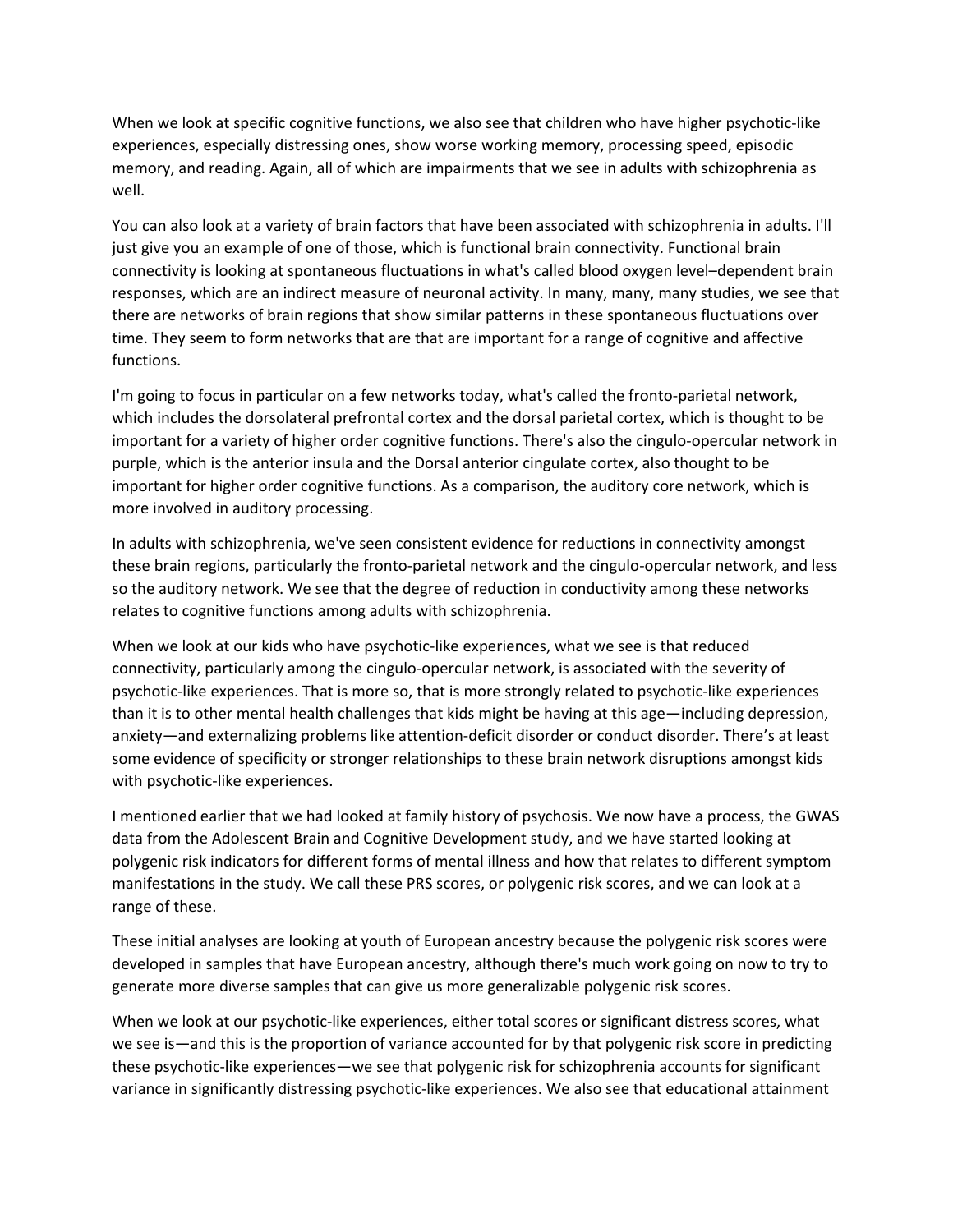scores and polygenic risk scores for psychotic‐like experiences themselves all account for significant variants, as does a cross disorder polygenic risk score, which is really kind of risk for mental illness in general.

We don't see evidence that polygenic risks for things like birthweight or CRP, which is a very nonspecific measure of inflammation, account for significant variance in these psychotic‐like experiences. So again, a little bit of evidence, at least, for specificity.

I focused mostly on biological factors here; I focused on genetic risk or illness; I focused on cognitive function; I focused on brain networks. We also know that there are very important environmental contributions for risk for psychosis across the full spectrum; we know that things like growing up in households with lower income is associated with a greater risk for the development of schizophrenia later in life; and it certainly is associated with increased psychotic‐like experiences or increased risk for psychotic‐like experiences in this sample.

But importantly—sorry, got ahead of myself here. Before I get to that, we've also been looking at what factors might be part of a pathway by which polygenic risk is associated with increased likelihood of experiencing psychotic‐like experiences. Importantly, what we see is evidence that both cortical brain volumes and cognitive function are part of a pathway that may be linking at least some of the polygenic risk relationships to psychotic‐like experiences. If you look at the relationship between educational risk, you know polygenic scores for educational achievement, and risk for psychotic‐like experiences, we see evidence consistent with it being mediated by cortical volume and cognitive function, reduced cortical volume and reduced cognitive function in particular, which relate, in turn, to increase risk for psychotic‐ like experiences.

Returning to the environment, I already mentioned that there's robust evidence that lower‐income households are associated with a greater risk. But there's actually really important evidence accumulating that broader environmental risk factors are also associated with increased risk for both schizophrenia and, in the ABCD sample, for psychotic‐like experiences. Things like neighborhood levels of deprivation based on Census block estimates of median income in neighborhoods parent and child perceptions of the safety of their neighborhood, more objective measures of neighborhood safety like things like numbers of drug offenses that are occurring in neighborhoods, and things like exposure to environmental toxins like lead‐exposure risk. All of these things are associated with an increased risk for experiencing psychotic‐like experiences even when you control for family income, parental psychosis, depression, anxiety, a host of other factors. This is accounting for increased variance over and above these other factors. Critically, the evidence again is pointing to the potential for disruptions in cortical gray matter development as part of that pathway by which these early adversity neighborhood deprivation, you know, kind of potentially the stressors associated with living in a higher-crime neighborhood, might be increasing risk for psychotic‐like experiences.

In the interest of time, I will summarize. I think this data is providing really novel and important evidence that we can identify psychotic‐like symptoms in children. As I said, we have newer data suggesting that it's particularly important if those experiences are distressing and if they last over time. This, I think, is not something we would have been able to see without the power of large-scale studies with deep phenotyping that allow us to ask these questions in much larger samples than have been previously possible. I think it also provides increasing evidence for the idea that there's a spectrum of psychotic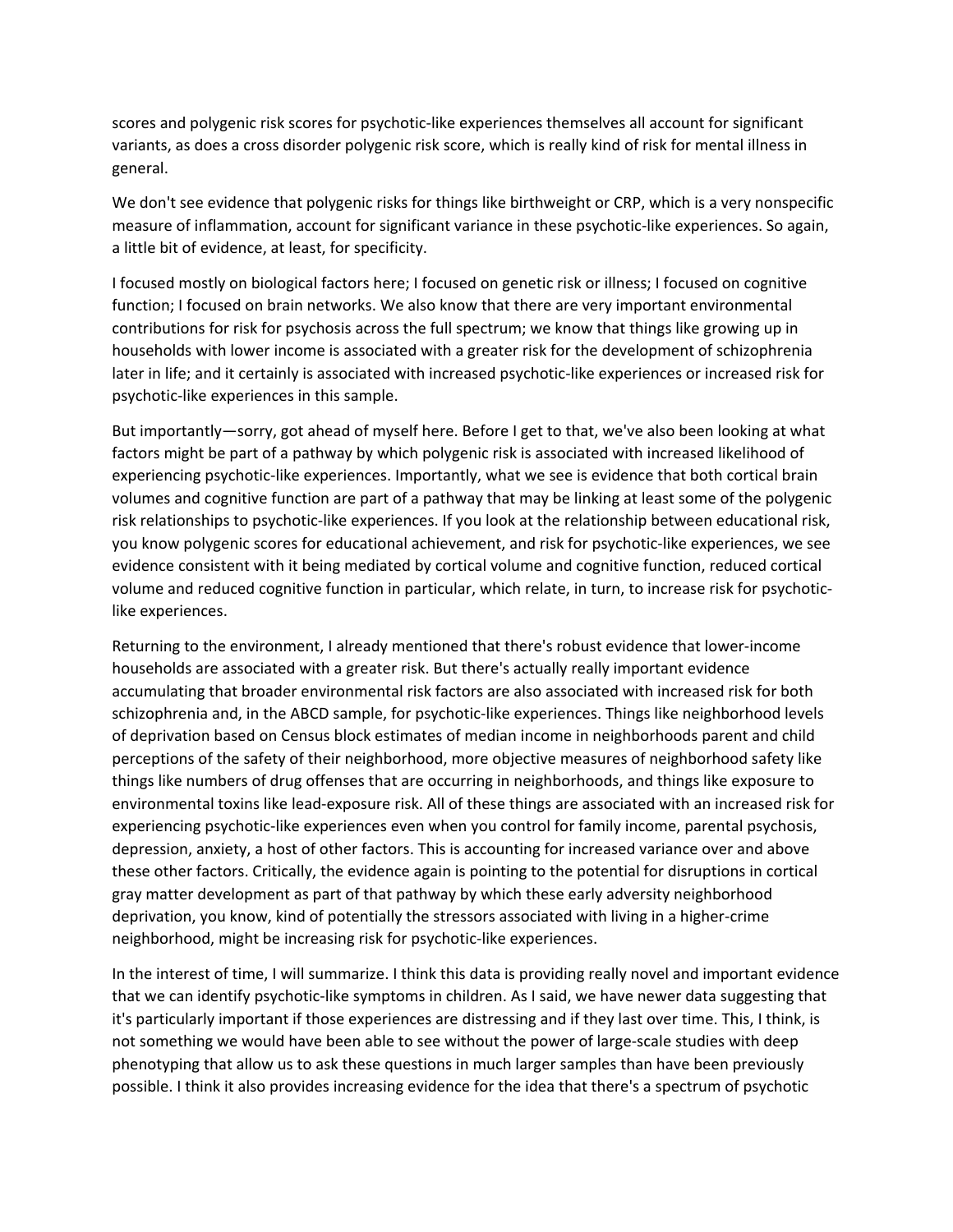experiences that go from fully diagnosable schizophrenia to things like psychotic‐like experiences that may start earlier in life.

In terms of next steps, we really need to be identifying these children for whom these experiences will persist or get worse and be starting to think about what kind of safe and effective interventions might be helpful. I emphasize safe, because I think there's a lot of concern about the possibility of medications early in life when we don't know what effects those will have on normative brain development. We are going to want to look at interactions with substance abuse, particularly cannabis, because there is great concern that cannabis use may either exacerbate preexisting risk factors for psychotic‐like experiences or be a risk factor in and of itself. And we want to be able to determine which kids are really at risk for progressing to a more clinically diagnosable psychosis so that we can understand where we should be devoting our resources in terms of identification and intervention, and then, obviously, to try to develop those interventions.

if this all works, I think this is a call potentially for broader screening than we have previously done; although I think it will be important for that kind of screening to be able to be longitudinal in nature, because we know that there are transient psychotic‐like experiences that can be pretty normative and are not indicators of risk. Again, it's really when it's distressing and continues over time that we think that really presages more concerning experiences later on.

I will stop there; I think I hit my time target.

If anybody has any questions?

**Danny Pine:** Absolutely. Thanks a bunch for a wonderful talk, Deanna; like all the talks it both combined a broad spectrum but also rich levels of detail.

There's one question about a relatively detailed finding that you reviewed concerning the reduction in connectivity in the cingulo‐opercular network. The questioner notes that, while there was a relationship, there also seemed to be a large number of children who had particularly low connectivity but no symptoms. The question was about longitudinal outcomes, if you know anything about the degree to which that can predict outcomes.

**Deanna Barch:** I indeed do; we just had a paper accepted looking at exactly that question. Indeed, reduced conductivity in the cingulo‐opercular network was a risk factor for… We looked at intercepts and slopes of psychotic‐like experiences over time, and so you can think of the slope as either increases or new emergence of psychotic‐like experiences and that connectivity was indeed a predictor of that over time.

Now, truth in advertising, the effect sizes were not huge. This is not, we are not going to be able to use brain connectivity in isolation to identify which kids are at risk, but it's potentially informative as a mechanism. We're starting to look at whether, if you combine multiple risk factors, we might start to be able to get into a range of clinically useful prediction. Because by itself, the brain network connectivity is not going to be clinically useful as a predictor.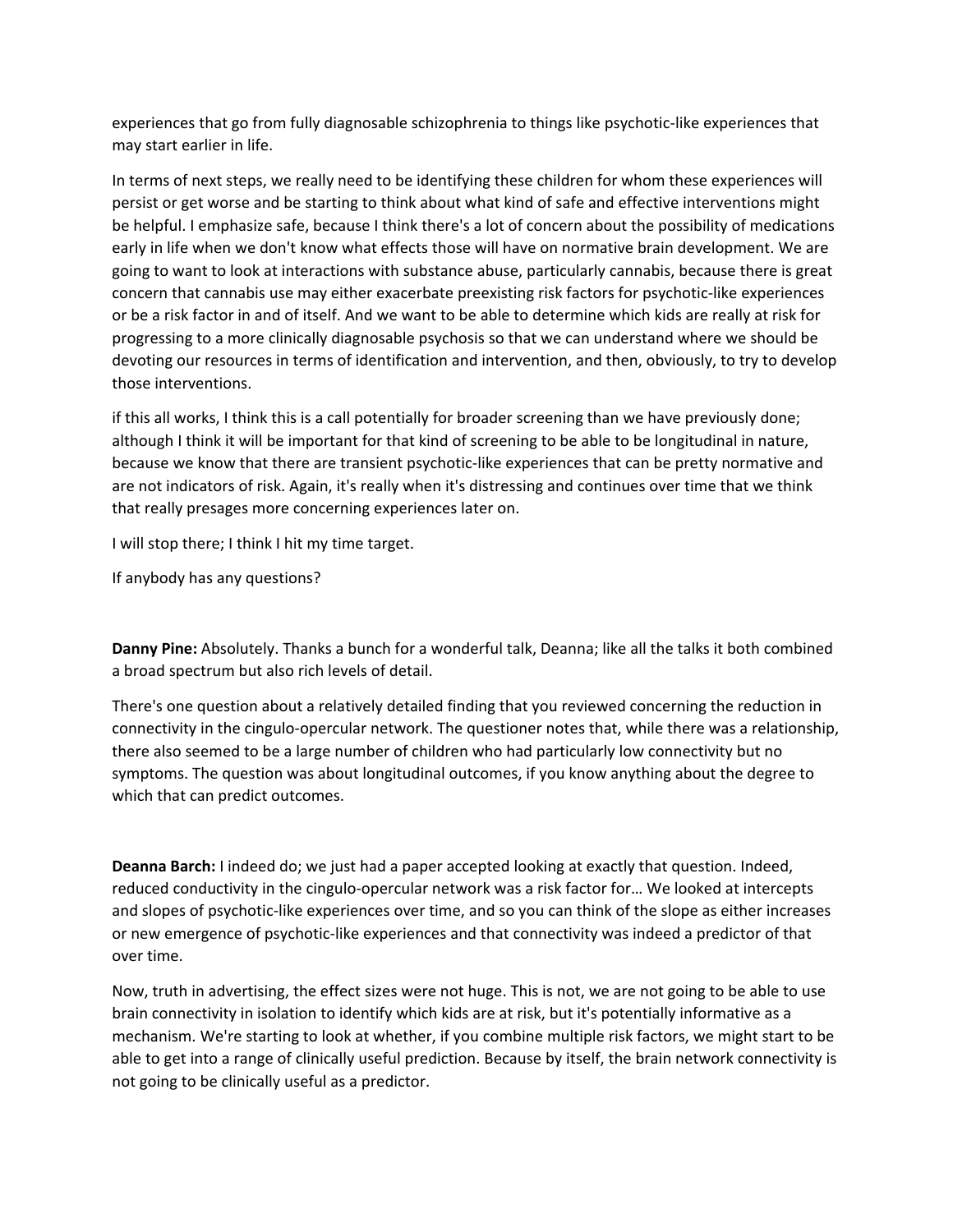**Danny Pine:** We had another question about social media, and I know that early on one of the first papers out of the ABCD got a lot of press about talking about the cross‐sectional relationship with social media, and I wonder if you could just talk about both those cross-sectional findings, but also in terms of longitudinal outcomes about what we know about social media and its relationship to health, either broadly or mental health in particular.

**Deanna Barch:** That's a great question. I don't have a lot to say about it specifically in relationship to psychosis, as we haven't looked at that strongly. We certainly have seen cross‐sectional relationships, particularly with depression, less so with anxiety, or at least less so with anxiety if you control for depression, so it seems to be more associated with depression, and we also do see it associated with ADHD.

In our own work, the only longitudinal things that we have looked at is in relationship to ADHD. We actually do see there, I was pretty surprised to see this finding and I don't want to make too much of it, that we see that baseline use of, we call it electronic media usage broadly not just social media, is associated with a greater likelihood of increased ADHD symptoms over time, even when you control for the kind of cross‐sectional relationship between ADHD.

But those analyses are almost entirely based on parent and child self‐report of their electronic media usage. We have subsequently gone on to start to do more things where we're actually capturing cellphone usage and social media usage in kids, so we can get a more fine‐grain estimate. I suspect it's going to be a very mixed picture. There are going to be components of electronic usage and social media usage that actually may be associated with better function for kids, you know, getting access to social support in ways that they might not have otherwise. There are ways in which it is a connection for them, but then there's going to be, likely, a lot of evidence for it iatrogenic effects, too.

It's not my specific area of research, so I can't say much more beyond that, but I would keep an eye out in the next couple years as these actual phone‐based metrics come out, which may give us a more of a deep view into what kids are actually doing on a daily basis.

**Danny Pine:** You know, Deanna, in the interest of time, I think I'm going to turn it back to Husseini in 1 second, but there are a couple of other, more questions in the chat that you might want to have a look at. In the remaining 10 minutes that we have, maybe you can respond through the chat box.

With that, I'll thank you again, Deanna, and I'll turn it back to you, Husseini, for the last remaining 10 minutes.

**Husseini Manji:** Thank you, Deanna. Thank you to all the outstanding presenters. Sheena, if you wouldn't mind projecting the closing slide, we'll just walk through that. Great, thank you.

I think what this slide is meant to encapsulate is something we all know, that in addition to the tremendous pain and suffering that our diseases and disorders cause, they also have a huge impact on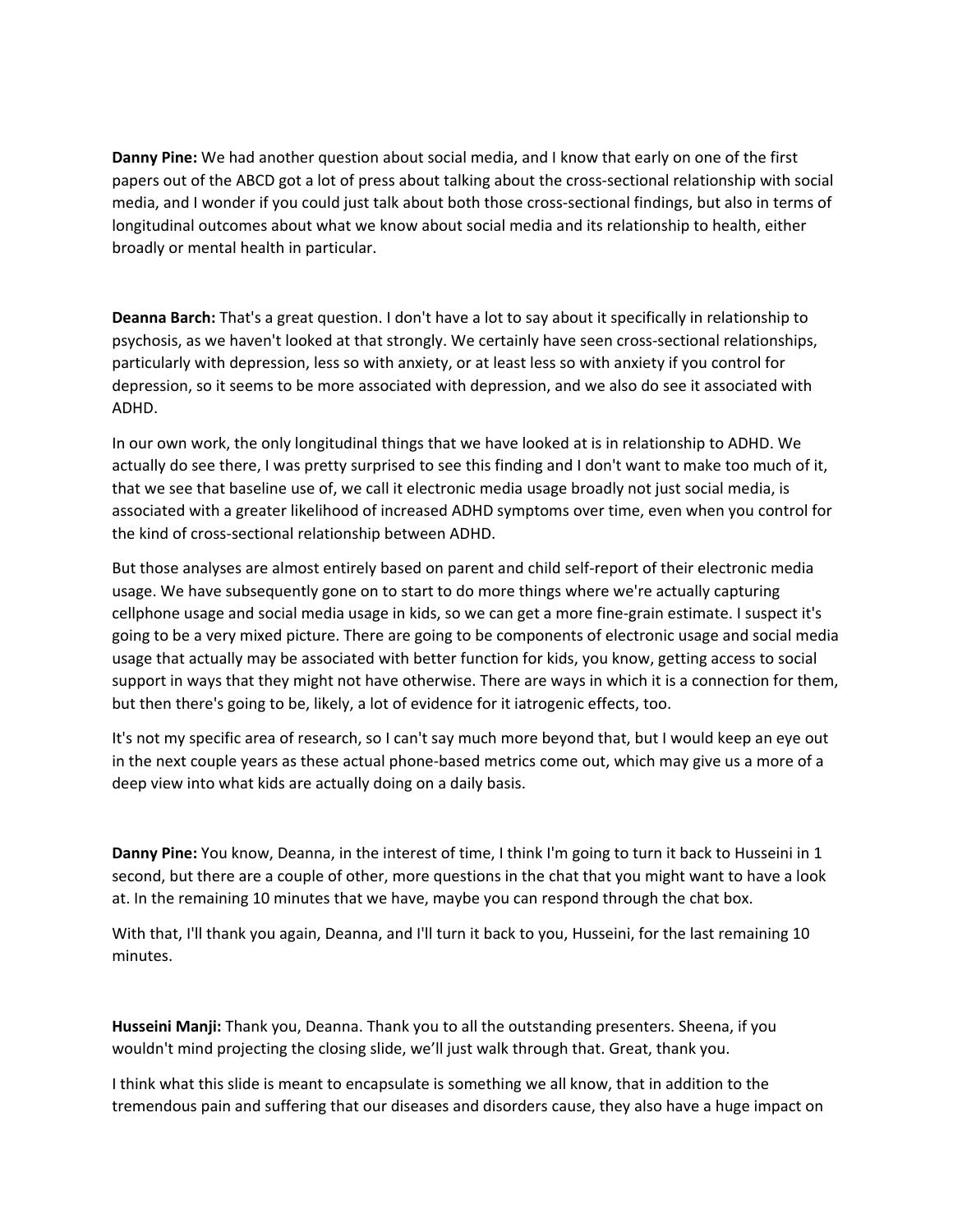what we might call "cognitive and mental capital." That's to say that society's greatest resource isn't oil and minerals, it's our cognitive and mental capital.

This slide basically tries to detect the many factors during the lifespan that can either maintain or unfortunately impair cognitive and mental capital. And as you can see, early in life factors like neurodevelopmental disorders, even things like maternal perinatal depression, or something Deanna just eloquently touched on, things like childhood poverty and the stress of that can have a deleterious effect. In some ways that makes it challenging for people to break out of the cycle and reach their full potential, etc.

In the middle of the slide is probably where we see the biggest impact, and that's, unfortunately, mental illnesses. Because as you've heard you're already, by and large these strike individuals when they're relatively young, and then they are lifelong; so they are the chronic diseases of the young. They have a major impact not only on pain and suffering but also on productivity, especially in our knowledge‐based economy.

And then if we move to the right, we see we have the major neurodegenerative diseases. This slide is articulating dementia but this would be true of all the major neurodegenerative diseases, and I think as all of us know with our growing, global aging population, these have been called ticking time bombs and are going to have a huge impact on society. I think what we also recognize is that even things like agerelated cognitive decline, more and more it may well be that many societies are going to have to have people work longer, delay retirement age, etc. That might especially be true in countries like China or Japan, where you've got this aging population and a very smaller population of young people. And so this is going to be a huge problem.

I think what's also true on this slide with all these diseases and disorders is that these don't affect the individual; these affect whole families. We all know that the impact of caregivers' stress and burden, etc., is huge. To help try and address some of the societal challenges, I'm delighted that a range of stakeholders, including the NAM, One Mind, and others have come together to launch a new initiative called the Healthy Brains Global Initiative.

Victor Dzau, the President of the National Academy of Medicine, is co-chairing this effort, and he was going to be providing a brief overview. At the last minute, unfortunately, his schedule precluded it, so I'll just make a few comments.

What we think that HBGI has the potential to do is make a significant contribution to tackling some of these major, major, major pressing health, economic, and social issues of our time. What HBGI is going to attempt to do, and obviously any of you can follow up with us and we can provide more details, it's going to attempt to generate breakthroughs in the prevention, diagnosis, and treatment of both mental and neurological health conditions by doing a lot of what you heard around this session, namely extensively characterizing individuals or look at holistically, importantly, who represents the world's diversity, whose data are connected, and also who are involved in a global collaborative approach to research.

We think that tackling this complexity requires going beyond classical research methods and allow you to look at patients or people where you follow them longitudinally and you study them extensively because, as we know, these are very complex disorders that arise up at the inheritance of multiple